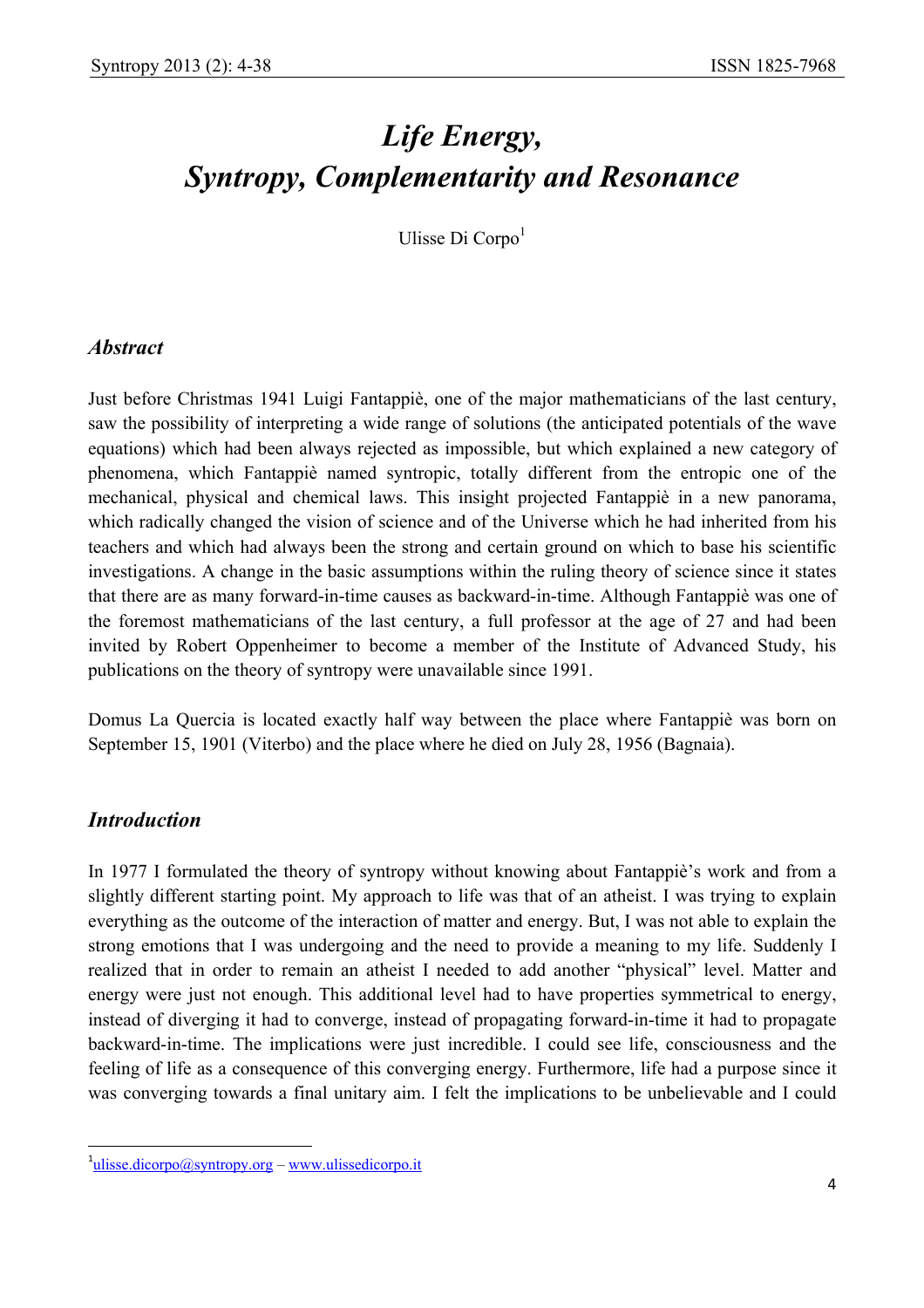see them mainly in the field of psychology. This made me decide to choose the faculty of psychology, although my natural predisposition was for mathematics and physics.

My formulation of the theory of syntropy started from the assumption that another "physical" level was needed and I ended working on this hypothesis with an astrophysicist, Eliano Pessa. After my final dissertation in psychology I decided to enroll in a PhD (specializzazione) in statistics. The dean, Vittorio Castellano, immediately recognized the theory of syntropy of Luigi Fantappiè in my work, but Fantappiè's works were unavailable. Castellano was enthusiastic, but after his retirement (1985) and death (1997) no one else seemed interested in my work and I got into a standstill. In 1991 a small editor published the "*Unitary Theory of the Physical and Biological World*" of Luigi Fantappiè and I finally got to know Fantappiè's theory. In 2001 the encounter with Antonella Vannini gave new life to my work. Her theses on the theory of syntropy and her PhD work which provided experimental results and methodologies which could test this theory changed the theory of syntropy from a mere hypothesis to a scientific theory supported by strong mathematics and positive experimental results.

# *Converging energy*

In my formulation of theory of syntropy I started from the energy/momentum/mass equation of Einstein's Special Relativity, whereas Fantappiè starts from the d'Alembert operator of the wave equation in Quantum Mechanics.

Few people are aware of the fact that the equation  $E = mc^2$ , probably the world's famous equation, is actually a simplification of a more complex equation that was considered unacceptable at the time.  $E = mc^2$  is commonly associated with Albert Einstein, but it had been published by several others before, including the Englishman Oliver Heaviside in 1890 in his Electromagnetic Theory vol. 3, the Frenchman Henri Poincaré in 1900, and the Italian Olinto De Pretto in 1903 in the scientific journal "Atte" and registered at the "Regio Istituto di Scienze".

In deriving this equation, Einstein's predecessors made assumptions that led to problems when dealing with different frames of reference. Einstein succeeded where others had failed by deriving the formula in a way that was consistent in all frames of reference. He did so in 1905 with his equation for Special Relativity, which adds momentum to the  $E = mc^2$  equation:

$$
E^2 = p^2c^2 + m^2c^4
$$

where  $E$  is energy,  $m$  is mass,  $p$  momentum and  $c$  the constant of the speed of light

This equation is known as energy/momentum/mass, but since it is quadratic, it must always have two solutions for energy: one positive and one negative.

The positive or forward-in-time solution describes energy that diverges from a cause, for example light diverging from a light bulb or heat spreading out from a heater. But in the negative solution,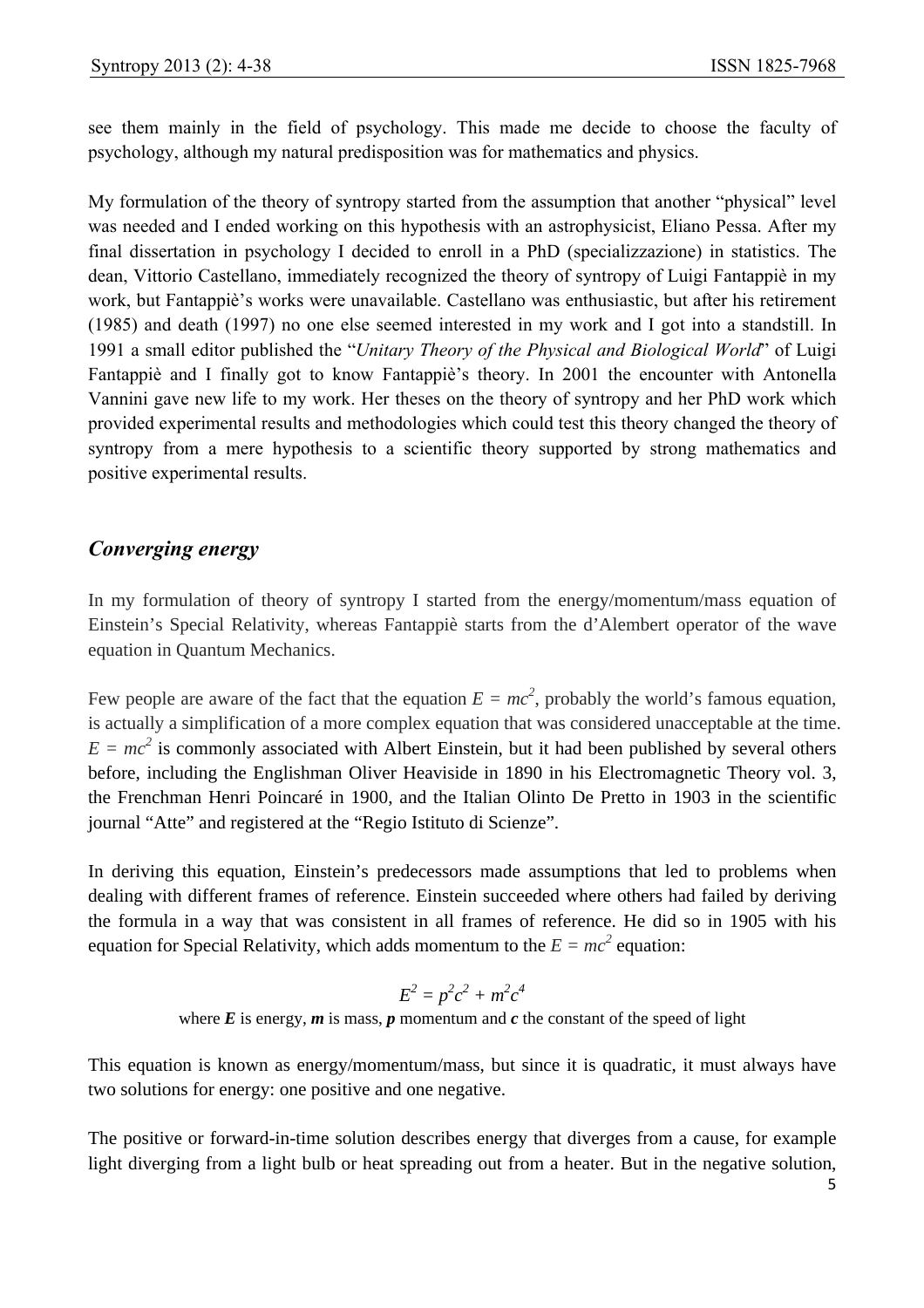the energy diverges backward-in-time from a future cause; imagine beginning with diffuse light energy that concentrates into a light bulb. This, quite understandably, was considered an unacceptable solution since it implies retrocausality, which means that an effect occurs before its cause. Einstein solved this problem by assuming that the momentum is always equal to zero; he could do this because the speed of physical bodies is extremely small when compared to the speed of light. And so, in this way, Einstein's complex energy/momentum/mass equation simplified into the now famous  $E = mc^2$  equation, which always has positive solution.

But in quantum mechanics this simplification is not possible, since the spin of particles nears the speed of light; therefore the full energy/momentum/mass equation is required. In 1925 the physicists Oskar Klein and Walter Gordon formulated the first equation that combined quantum mechanics with Einstein's special relativity. But since the negative time solution was considered unacceptable, it too was rejected.

Fantappiè's formulation of the theory of syntropy starts from this point.

Werner Heisenberg, one of the most influential physicists of the 20th century, wrote to Wolfgang Pauli: "*I regard the backward in time solution ... as learned trash which no one can take seriously*" (Heisenberg, 1928). In 1926 Erwin Schrödinger removed Einstein's equation from Klein-Gordon's equation and suggested that time be treated in essentially the classical way, as only moving forward. But whereas the Klein-Gordon equation could explain the dual nature of matter (particle/wave) as a consequence of the dual causality (forward and backward-in-time causality), Schrödinger's equation was not able to explain the wave/particle nature of matter. Consequently, Bohr and Heisenberg met in Copenhagen and suggested an interpretation of quantum mechanics in which matter propagates as waves that collapse into particles when observed. This interpretation, in which the act of observation creates reality, was well accepted by the Nazi establishment of the time since it supported the idea that men are endowed with God-like powers of creation. Einstein's formula was rejected because he was a Jew and because it was felt that Jewish science undermined the power of the Third Reich. But when Schrödinger discovered how Heisenberg and Bohr had used his equation with ideological implications, he commented: "*I do not like it, and I am sorry I ever had anything to do with it.*"

# *Syntropy*

While working on the properties of the equations that combine quantum mechanics with special relativity, Fantappiè realized that the forward-in-time solution describes energy and matter that tend towards a homogeneous and random distribution. When heat radiates from a heater, it tends to spread out homogeneously in the environment; this is the law of entropy, which is also known as heat death. Fantappiè showed that the forward-in-time solution is governed by the law of entropy (from the Greek *en* = diverging, *tropos* = tendency), whereas the backward-in-time solution is governed by a symmetric law that Fantappiè named syntropy (from the Greek *syn* = converging,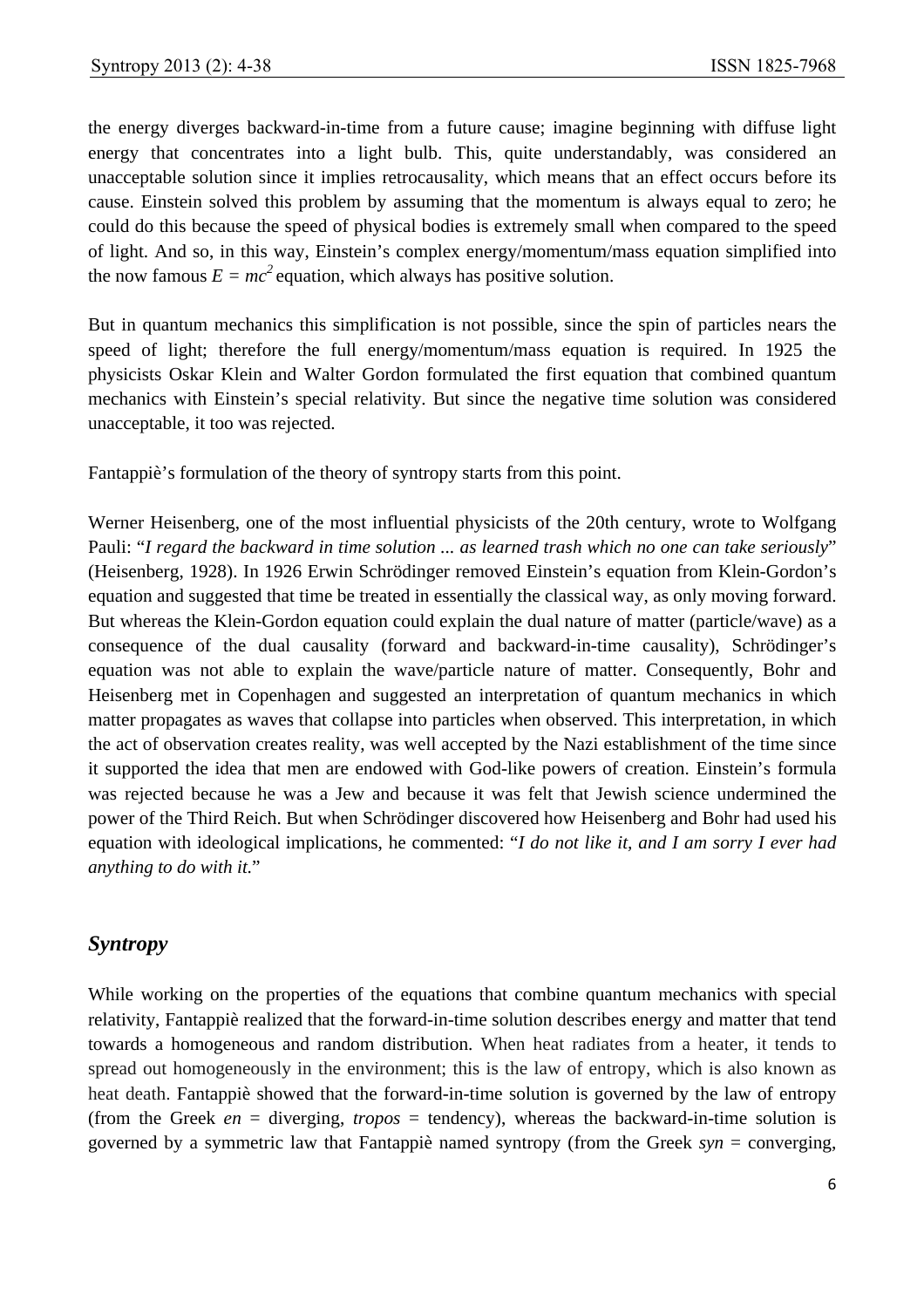*tropos* = tendency). The forward-in-time solution describes energy that diverges from a cause, and requires that causes be in the past and the backward-in-time solution describes energy that converges towards an attractor, a future cause. The mathematical properties of syntropy are energy concentration, an increase in differentiation and complexity, a reduction of entropy, the formation of structures, and an increase in order. These are also the main properties that biologists observe in life and which cannot be explained in the classical (time forward) way. This realization led Fantappiè to suggest in "*The Unitary Theory of the Physical and Biological World*", published in 1942, that *life is caused by the future.*

A full professor at the age of 27 and one of the foremost mathematicians of the last century, Fantappiè failed to devise experiments that could test his retrocausal hypothesis. Seventy years later Antonella Vannini formulated the following testable hypothesis: "*if life is sustained by syntropy, the parameters of the autonomic nervous systems that supports vital functions should react in advance to stimuli.*" And indeed an impressive number of studies have now shown that the autonomic nervous system (as measured by skin conductance and heart rate) can react *before* a stimuli is shown. The first experimental study of this kind was conducted by Dean Radin and monitored heart rate, skin conductance, and fingertip blood volume in subjects who were shown a blank screen for five seconds followed by a randomly selected calm or emotional picture for three seconds. Radin found significant differences in the autonomic parameters *preceding* the exposure to emotional pictures versus the calm pictures (A review of the experiments and the description of four experiments conducted by the authors can be found in "*Retrocausality: experiments and theory*," Vannini and Di Corpo, 2011).

## *Thermodynamics and Life Energy*

During the nineteenth century, the study and description of heat lead to a new discipline: thermodynamics. This discipline, which can be traced back to the works of Boyle, Boltzmann, Clausius and Carnot, studies the behavior of energy, of which heat is a form.

Energy exists in many different forms, and it is measured with many different units. Some of the different forms are: heat; kinetic, potential, nuclear, chemical, mass, and electromagnetic. However, modern science has not yet explained what energy is:

"*It is important to realize that in physics today, we have no knowledge of what energy is… There is a fact, or if you wish, a law, governing all natural phenomena that are known to date. There is no known exception to this law–it is exact so far as we know. The law is called the conservation of energy. It states that there is a certain quantity,*  which we call energy, that does not change in the manifold changes which nature *undergoes. That is an abstract idea, because it is a mathematical principle; it says there is a numerical quantity which does not change when something happens. It is not a description of a mechanism, or anything concrete; it is just a strange fact that we can calculate some number and when we finish watching nature go through her tricks and*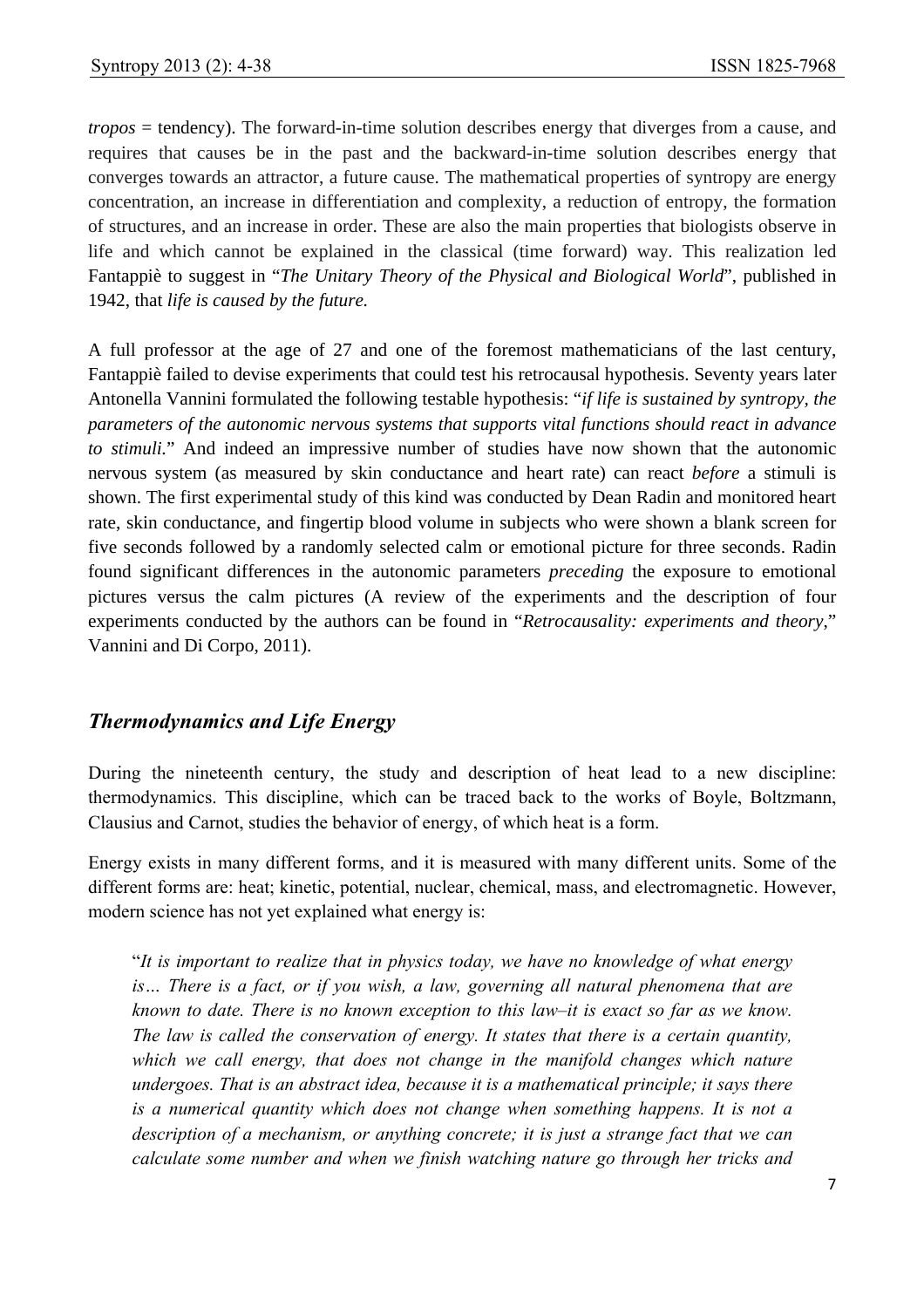*calculate the number again, it is the same...* " (Richard Feynman, Nobel Prize for physics in 1965).

The study of the transformations of heat into work led to the discovery of three laws:

- 1. *The law of conservation of energy*, which states that energy cannot be created or destroyed, but only transformed.
- 2. *The law of entropy*, which states that energy always moves from a state of availability to a state of unavailability, in which it has been dissipated in the environment. When transforming energy (for example from heat to work) part is lost to the environment. Entropy is a measure of the quantity of energy which is lost to the environment. When energy lost to the environment is distributed in a uniform way, a state of equilibrium is reached and it is no longer possible to transform energy into work. Entropy measures how close a system is to this state of equilibrium.
- 3. *The law of heat death*, which states that the dissipation of energy is an irreversible process, since dissipated energy cannot be recaptured and used again, and that the entropy of an isolated system (which cannot receive energy or information from outside) can only increase until a state of equilibrium is reached (heat death). This law implies that it is not possible to reach absolute zero (-273,15° Celsius) since when transforming energy a part is always lost to the environment.

Entropy is of great importance as it introduces in physics the idea of irreversible processes, such as that energy always moves from a state of high potential to a state of low potential, tending to a state of equilibrium. In this regard, the eminent physicist Sir Arthur Eddington (1882-1944) stated that "*entropy is the arrow of time*" in the sense that it forces physical events to move in a particular time direction: from the past to the future. Our experience continually informs us about entropy variations, and about the irreversible process that leads to the dissipation of energy and heat death: we see our friends becoming old and die; we see a fire losing intensity and turning into cold ashes; we see the world increasing in entropy: pollution, depleted energy, desertification. The term irreversibility entails a tendency from order to disorder. For example if we mix together hot and cold water we get tepid water, but we will never see the two liquids separate spontaneously.

The term "entropy" was first used in the middle of the eighteenth century by Rudolf Clausius, who was searching for a mathematical equation to describe the increase of entropy. Entropy is a quantity which is used to measure the level of evolution of a physical system, but in the meantime it can be used to measure the "disorder" of a system. Entropy is always associated with an increasing level of disorder. Nevertheless, the law of entropy seems to be contradicted by life: living systems evolve towards order, towards higher forms of organization, diversification and complexity, and can keep away from heat death.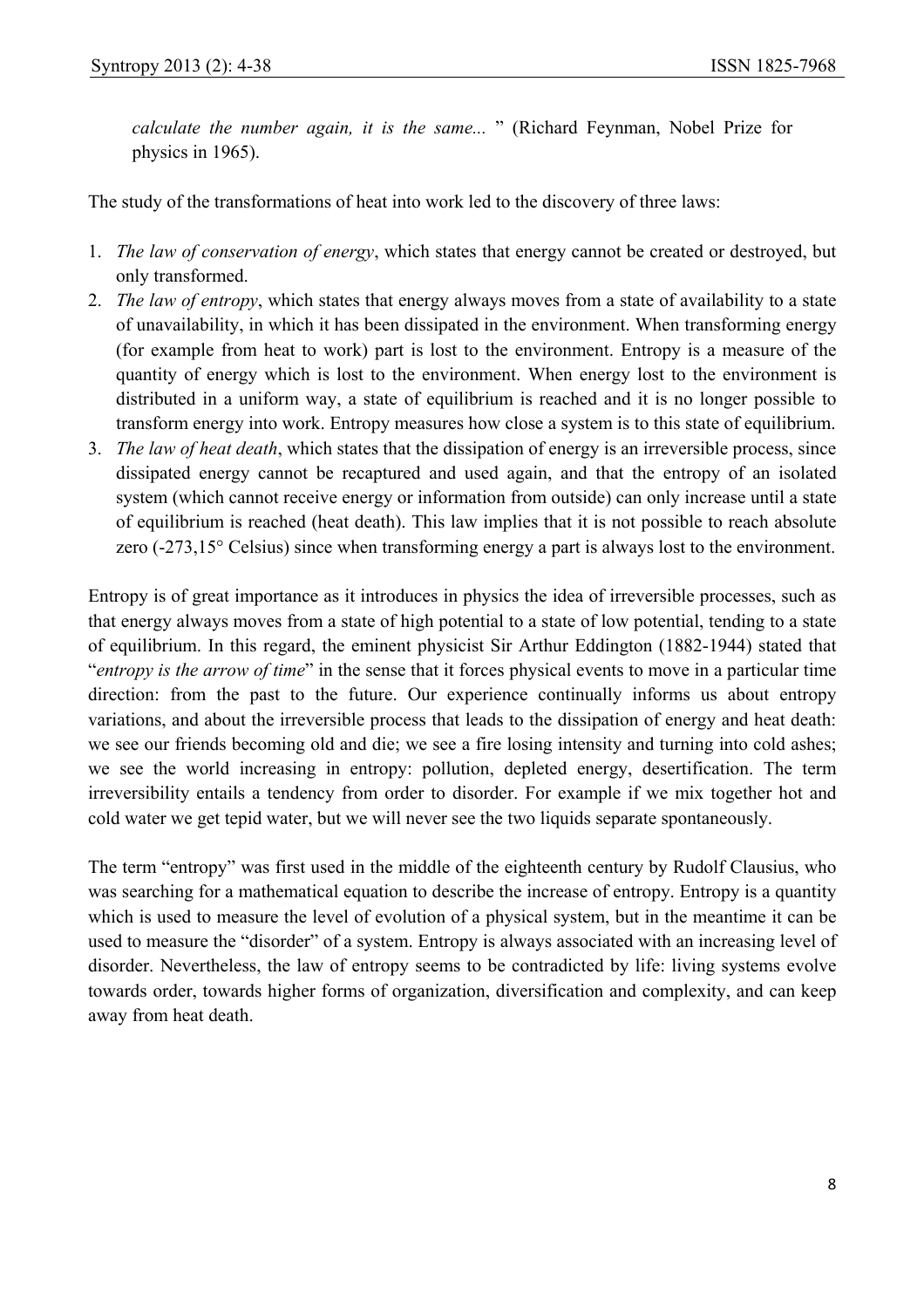Biologists and physicists have been debating this paradox:

- Schrödinger (1933 Nobel Prize for physics), answering the question of what allows life to counter entropy, responded that life feeds on negative entropy. In this way Schrödinger stated the need for a tendency symmetrical to that of entropy.
- − The same conclusion was reached by Albert Szent-Györgyi (1937 Nobel Prize in Physiology and discoverer of vitamin C): *"It is impossible to explain the qualities of organization and order of living systems starting from the entropic laws of the macrocosm. This is one of the paradoxes of modern biology: the properties of living systems are opposed to the law of entropy that governs the macrocosm."* Gyorgyi suggested the existence of a law symmetric to entropy: *"A major difference between amoebas and humans is the increase of complexity that requires the existence of a mechanism that is able to counteract the law of entropy. In other words, there must be a force that is able to counter the universal tendency of matter towards chaos and energy towards dissipation. Life always shows a decrease in entropy and an increase in complexity, in direct conflict with the law of entropy."* While entropy is a universal law that leads to the dissolution of any form of organization, life demonstrates the existence of another law. The main problem, according to Gyorgyi, is that: *"We see a profound difference between organic and inorganic systems ... as a scientist I cannot believe that the laws of physics become invalid as soon as you enter the living systems. The law of entropy does not govern living systems."*

The negative solution of the energy/momentum/mass equation of Einstein's Special Relativity provides the description of a new law, symmetrical to entropy which allows to include the properties of life among the properties of the laws of physics. When this new law is accepted thermodynamics needs to be reformulated in the following way (Vannini and Di Corpo, 2012):

- 1. *Principle of Energy Conservation*: energy can neither be created nor destroyed, but can only be transformed.
- 2. *Law of Entropy*: in diverging systems (such as our expanding universe) in each transformation of energy a part of energy is released in the environment. Entropy is the magnitude by which we measure the amount of energy that is released into the environment.
	- a. *Principle of death*: in diverging systems entropy is irreversible and time flows forward (Eddington's arrow of time).
- 3. *Law of Syntropy* (from Greek *syn*=converging, *tropos*= tendency): in converging systems energy is absorbed and concentrated leading to the increase in differentiation and complexity. Syntropy is the magnitude by which we measure the concentration of energy, differentiation and complexity.
	- a. *Principle of life*: in converging systems entropy is reversible and time flows backward.

According to the new thermodynamics the law of entropy describes physical energy, whereas the law of syntropy describes *Life Energy*.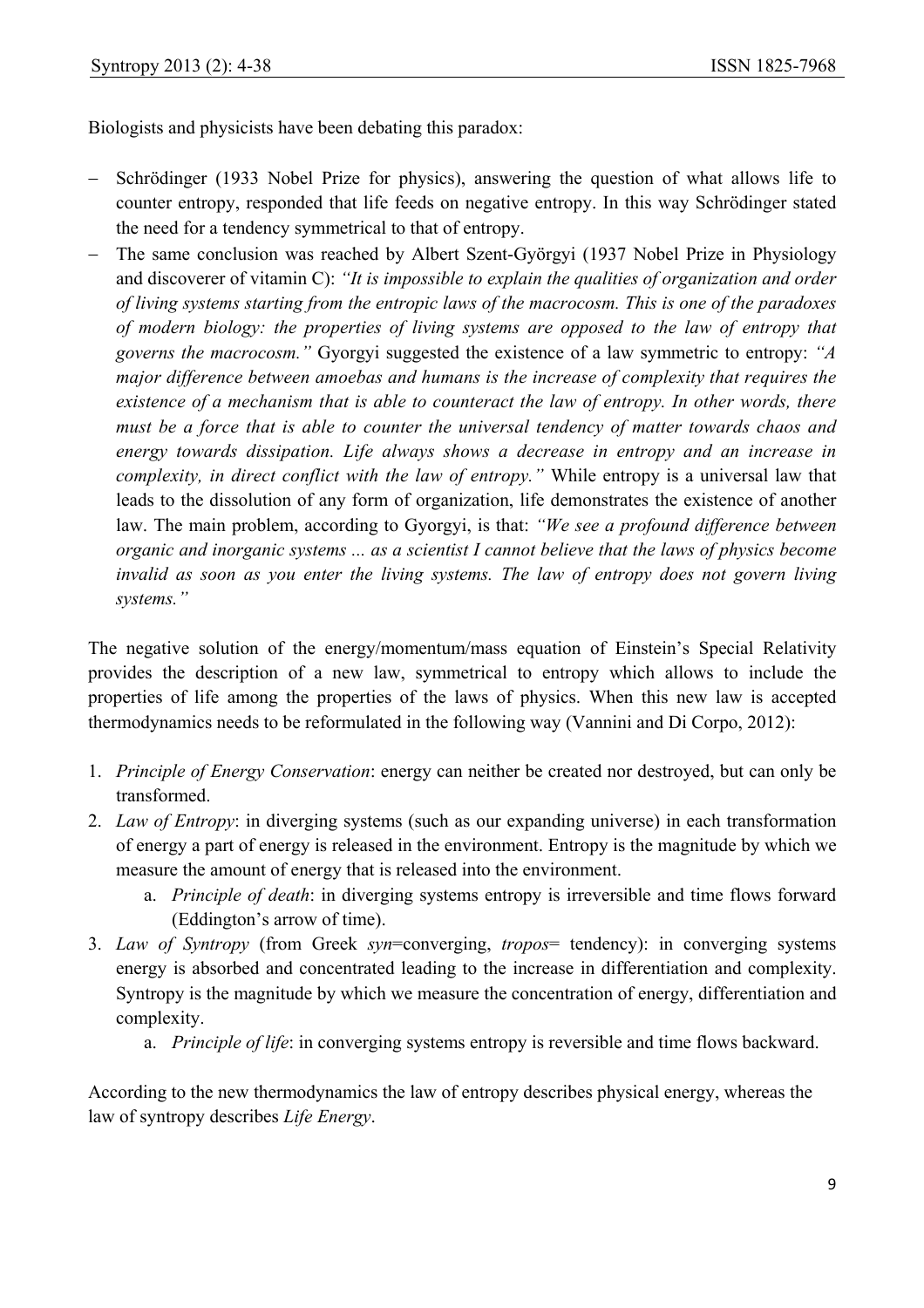## *A new perspective on time and life*

In order to better understand the implications of the new thermodynamics it is important to note the three typologies of time which it predicts:

- 1. *Causal time*, is expected in diverging systems, such as our expanding universe, and it is governed by the properties of the positive time solutions of the equations. In diverging systems entropy prevails, causes always precede effects and time move forwards, from the past to the future. Since entropy prevails, no advanced effects are possible, such as light waves moving backwards in time or radio signals being received before they are broadcasted.
- 2. *Retrocausal time*, is expected in converging systems, such as black-holes, and it is governed by the properties of the negative time solutions of the equations. In converging systems retrocausality prevails, effects always precede causes and time moves backwards, from the future to the past. In these systems no retarded effects are possible and this is the reason why no light is emitted by black-holes.
- 3. *Supercausal time* would characterize systems in which diverging and converging forces are balanced. An example is offered by atoms and quantum mechanics. In these systems causality and retrocausality would coexist and time would be unitary: past, present and future would coexist.

This classification of time recalls the ancient Greek division in: *Kronos*, *Kairos* and *Aion*.

- *1. Kronos* describes the sequential causal time, which is familiar to us, made of absolute moments which flow from the past to the future.
- *2. Kairos* describes the retrocausal time. According to Pitagora *kairos* is at the basis of intuition, the ability to feel the future and to choose the most advantageous options.
- 3. *Aion* describes the supercausal time, in which past, present and future coexist. The time of quantum mechanics, of the sub-atomic world.

According to this classification of time, syntropy and entropy coexist at the quantum level of matter, i.e. the Aion level, and at this level life can originate. A question naturally arises: how do the properties of syntropy pass from the quantum level of matter to the macroscopic level of our physical reality, which is governed by the law of entropy, transforming inorganic matter into organic matter? In 1925 the physicist Wolfgang Pauli discovered in water molecules the hydrogen bridge (or hydrogen bonding). Hydrogen atoms in water molecules share an intermediate position between the sub-atomic level (quantum) and the molecular level (macrocosm), and provide a bridge that allows syntropy (cohesive forces) to flow from the quantum level to the macroscopic level. The hydrogen bridge makes water different from all other liquids, increasing its cohesive forces (syntropy), with attractive forces ten times more powerful than the van der Waals forces that hold together other liquids and with behaviors that are in fact symmetrical to those of other liquid molecules.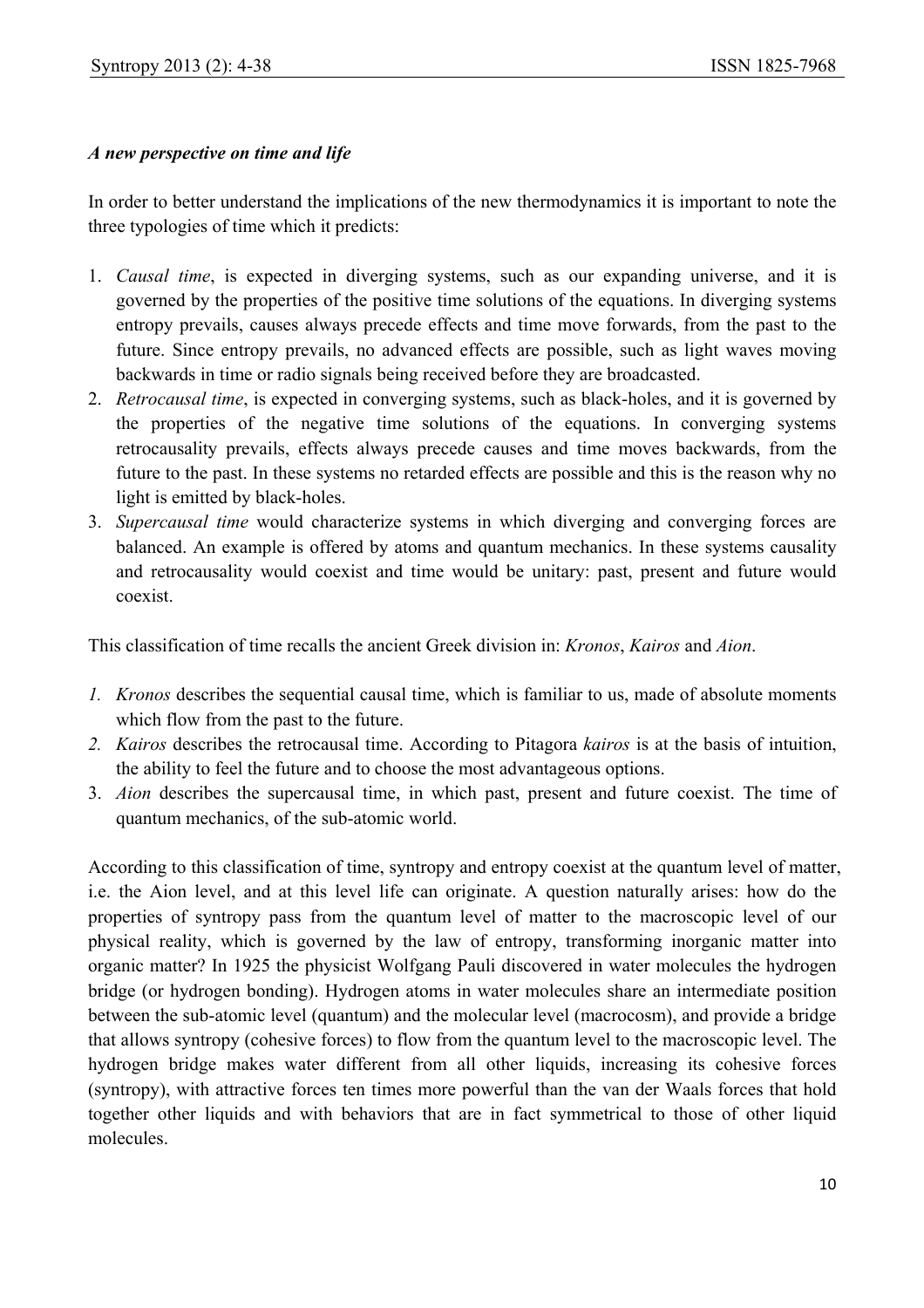For example:

- − When it freezes water expands and becomes less dense. Other liquid's molecules, when they are cooled, vibrate more slowly, concentrate, solidify, become more dense and heavy and sink. With water exactly the opposite is observed.
- − In liquids the process of solidification starts from the bottom, since hot molecules move towards the top, whereas cold molecules move towards the bottom. The liquid in the lower part is therefore the first which reaches the solidification temperature; for this reason liquids solidify starting from the bottom. In the case of water exactly the opposite happens: water solidifies starting from the top.
- − Water shows a heat capacity by far greater than other liquids. Water can absorb large quantities of heat, which is then released slowly. The quantity of heat which is necessary to change the temperature of water is by far greater than what it is needed for other liquids.
- − When compressed cold water becomes more fluid; in other liquids, viscosity increases with pressure.
- − Friction among surfaces of solids is usually high, whereas with ice friction is low and ice surfaces result to be slippery.
- − At near to freezing temperatures the surfaces of ice adhere when they come into contact. This mechanism allows snow to compact in snow balls, whereas it is impossible to produce balls of flour, sugar or other solid materials, if no water is used.
- − Compared to other liquids, in water the distance between melting and boiling temperatures is very high. Water molecules have high cohesive properties which increase the temperature which is needed to change water from liquid to gas.

Water is not the only molecule with hydrogen bridges. Also ammonia and fluoride acid form hydrogen bridges and these molecules show anomalous properties similar to water. However, water produces a higher number of hydrogen bridges and this determines the high cohesive properties of water which link molecules in wide dynamic labyrinths. Other molecules that form hydrogen bonds do not reach the point of being able to build networks and broad structures in space. Hydrogen bonds impose structural constraints extremely unusual for a liquid. One example of these structural constraints is provided by crystals of snow. However, when water freezes the hydrogen bonds mechanism stops and also the flow of syntropy between micro and the macrocosm stops, bringing life to death. Hydrogen bond makes water essential for life, water is ultimately the lymph of life which provides living systems with syntropy. If life were ever to start on another planet, it would certainly require water.

Water provides the bridge through which the properties of syntropy flow from the quantum to the macro level of reality in which we leave. Consequently water should constantly show retrocausal properties. An example of the retrocausal properties of water is provided by homeopathy. *Homeopathy* was discovered by the German physician Samuel Hahnemann (1755-1843) in 1796. This system is based on the so called *law of similar*, according to which remedies are based on substances which cause similar symptoms in healthy individuals. Homeopathic remedies are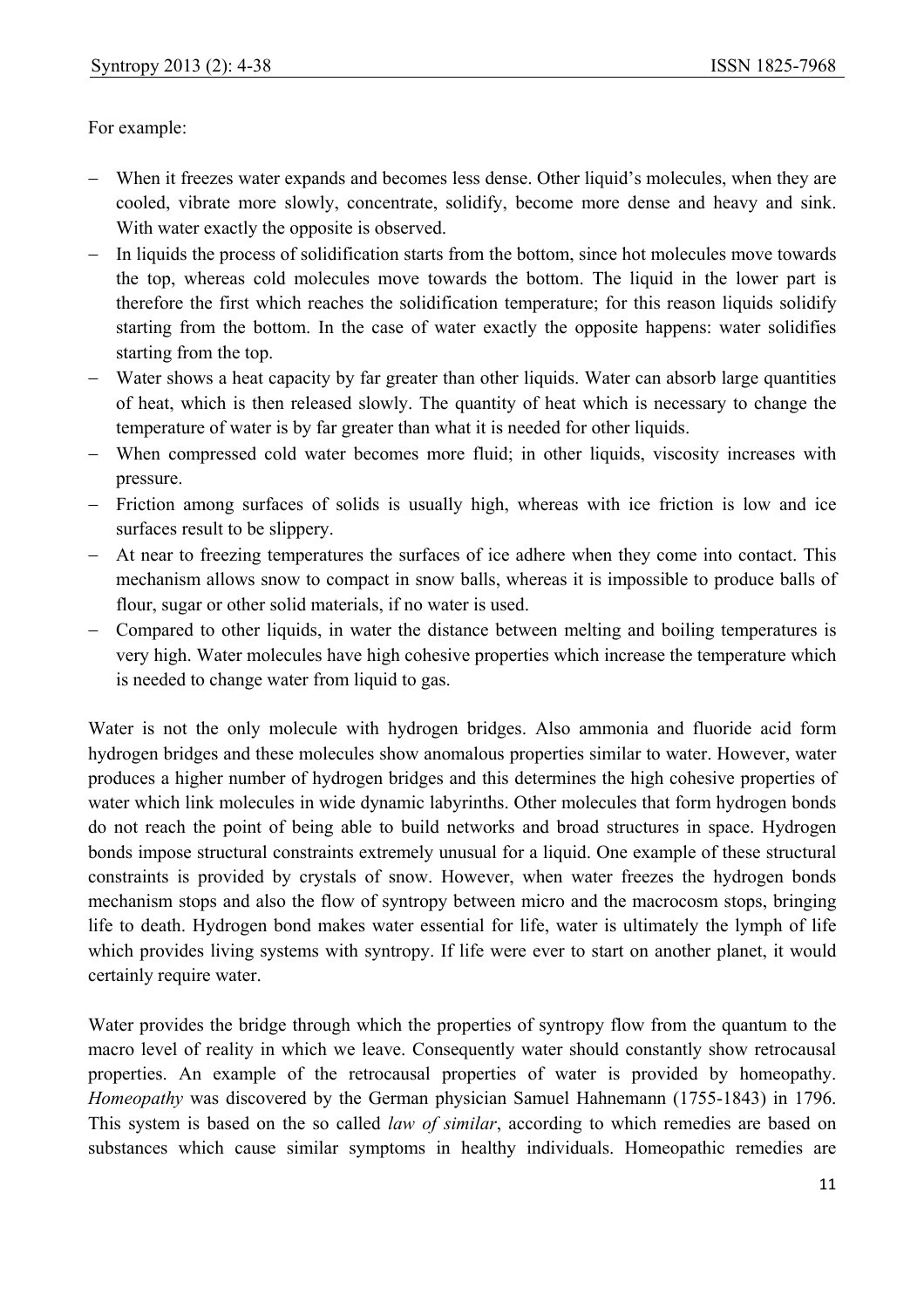prepared by diluting the active substance in water (i.e., this fact suggests that homeopathy uses the retrocausal and syntropic properties of water molecules). The higher the dilution the stronger is the remedy. This technique leads to the paradox that the stronger remedies are those in which the active substance has been diluted to the point that it is practically impossible that a single molecule is still present in the remedy. Consequently, having removed the active substance, through dilution, conventional medicine states that the effects which are observed are placebo effects and cannot be attributed to the efficacy of the remedy, since no solid molecule of the active substance is present. The theory of syntropy suggests that if homeopathy is a retrocausal procedure which exploits the retrocausal properties of water, the active substance, when placed in water, creates links with causes located in the future (attractors), then removing the active substance through dilution, these retrocausal links remain and are no longer bound to the substance but free to act on any other structure. Conventional medicine considers only causes with effects which diverge towards the future. Syntropy considers causes to be in the future, whereas effects diverge backward-in-time. Consequently, for us moving from the past to the future, causality produces effects that diverge from the past, whereas retrocausality produces effects that converge towards the future, and which become nil when they reach the attractor. Therefore, when using a substance that induces, in the future of a healthy person, symptoms similar to those observed in a sick person and this substance is put in water the future starts to retroact on the present. With traditional causality, in order to increase the effect, it is necessary to increase the cause (the substance), whereas with retrocausality, in order to increase the effect, it is necessary to reduce the physical cause. When dealing with retrocausality effects work in the opposite way, according to a symmetric logic, this is why instead of increasing we need to decrease and this is why we need to work with similar. The retrocausal properties of water are enhanced by the process of dilution. Conventional medicine rejects homeopathy because the effects cannot be explained according to classical causality, by the action of causes in the past and because the active substance is completely removed from the homeopathic preparations. The therapeutic effects, however, are tangible and can be detected using the experimental method.

## *Syntropy, the Law of Complementarity and Unity*

The first law of thermodynamics, the law of conservation of energy, states that energy is a fixed quantity which cannot be created or destroyed, but only transformed. The new thermodynamics states that energy can be transformed according to entropy (*en*=diverging, *tropos*=transformation) and to syntropy (*syn*=converging, *tropos*=transformation). When the transformation is governed by entropy energy diverges and it becomes unavailable, when the transformation is governed by syntropy energy concentrates and becomes available. An example of syntropy is provided by living systems which concentrate energy and make it available in the form of bio-masses, gas, coal, and petrol. The new thermodynamics shows that life increases the proportion of syntropy, whereas physical/mechanical systems increase the proportion of entropy and reduce the availability of energy. Since the total amount of energy remains unchanged, energy can be represented as the sum of energy in the syntropic state (concentrated) and of energy in the entropic state (dispersed):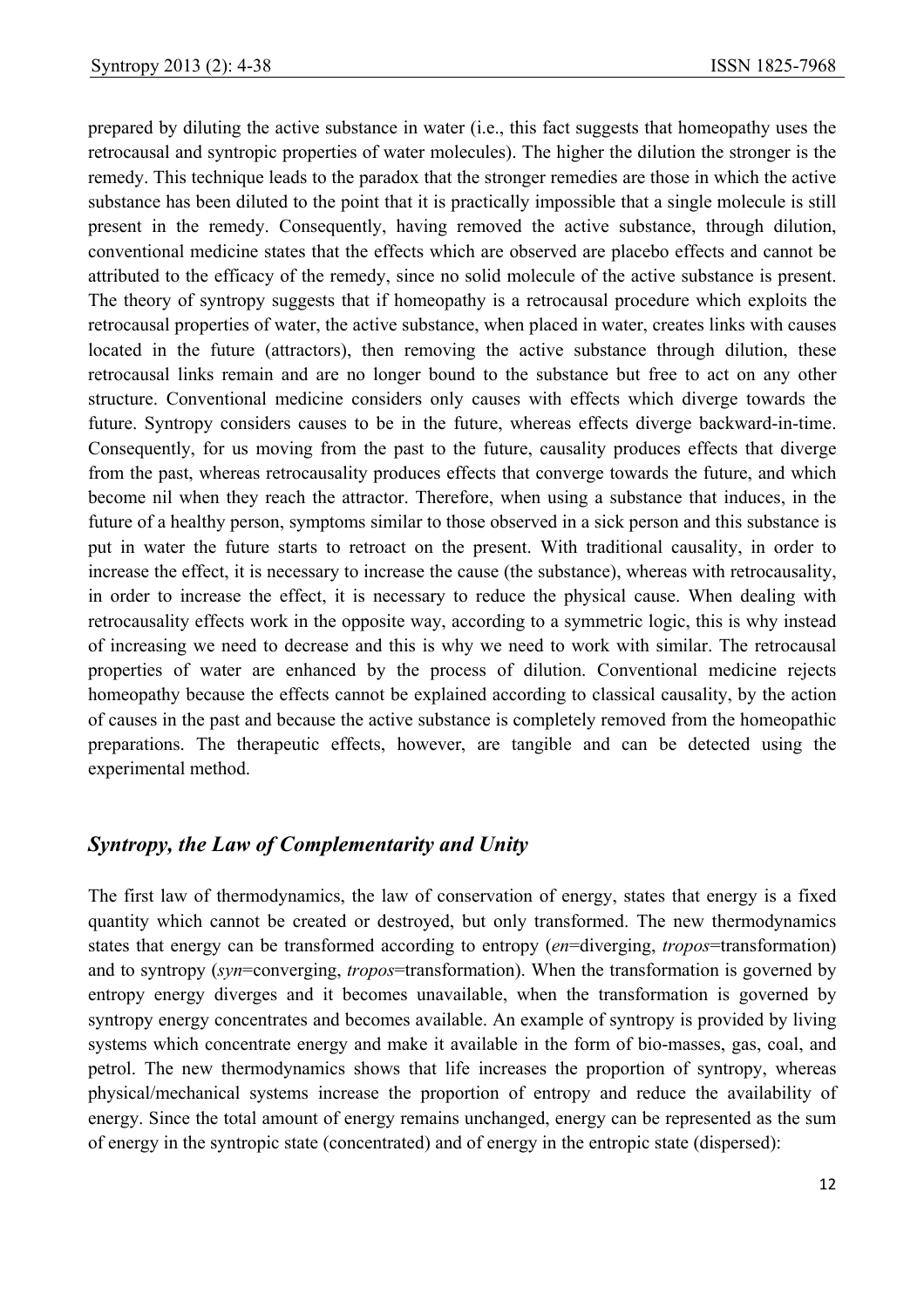## *Energy = Syntropic Energy + Entropic Energy*

Energy is a fixed amount since, according to the first law of thermodynamics, it cannot be created or destroyed. Consequently energy can be replaced with the number 1 and the equation changes into:

#### *1 = Syntropy + Entropy*

which shows that entropy and syntropy are complementary parts of the same unity:

$$
Syntropy = 1 - Entropy
$$
  $Entropy = 1 - Syntropy$ 

In "*Syntropy: definition and use*" Mario Ludovico states that: "*I deem it impossible to grasp the concept of syntropy without having assimilated the concept of entropy, since not only are the two concepts in a strict mutual connection but entropy and syntropy are also complementary concepts: In other words, where it is possible to measure a level of entropy there is a complementary level of syntropy*." (Ludovico, 2008)

The new thermodynamics states that cause and effect relations are governed by the law of entropy and constitute the visible side of reality, whereas retrocausal relations (i.e. effects that precede their causes) are governed by the law of syntropy and constitute the invisible side of reality. It states that the entropic side of reality is visible since we can see its causes, whereas the syntropic side or reality is invisible since we cannot see its causes. Therefore we experience forces and entities that we cannot observe directly but which exist objectively, independently of any human perception. One such force is gravity. Let us look at a very simple example. Suppose we hold a small object like a pencil between our thumb and forefinger and then release it. We observe that it falls to the floor and we say that the force of gravity causes it to fall. But, do we actually see any downward force acting upon the pencil, something pulling or pushing it? Clearly not. We do not observe the force of gravity at all. Rather we deduce the existence of some unseen force (called gravity) acting upon unsupported objects in order to explain their otherwise inexplicable downward movement. According to the energy/momentum/mass equation half of the forces acting on reality are entropic (diverging) and visible and half are syntropic (converging) and invisible and nothing takes place without the interplay of both these forces: visible and invisible. We constantly experience observable effects that have unobservable causes, behaviors that cannot be explained observably and phenomena in the visible reality that arise from the invisible reality (Vannini and Di Corpo 2013).

Three examples are provided here about the law of complementarity: the Taoist philosophy, Hinduism and the a-causal properties of synchronicities according to Carl Gustav Jung.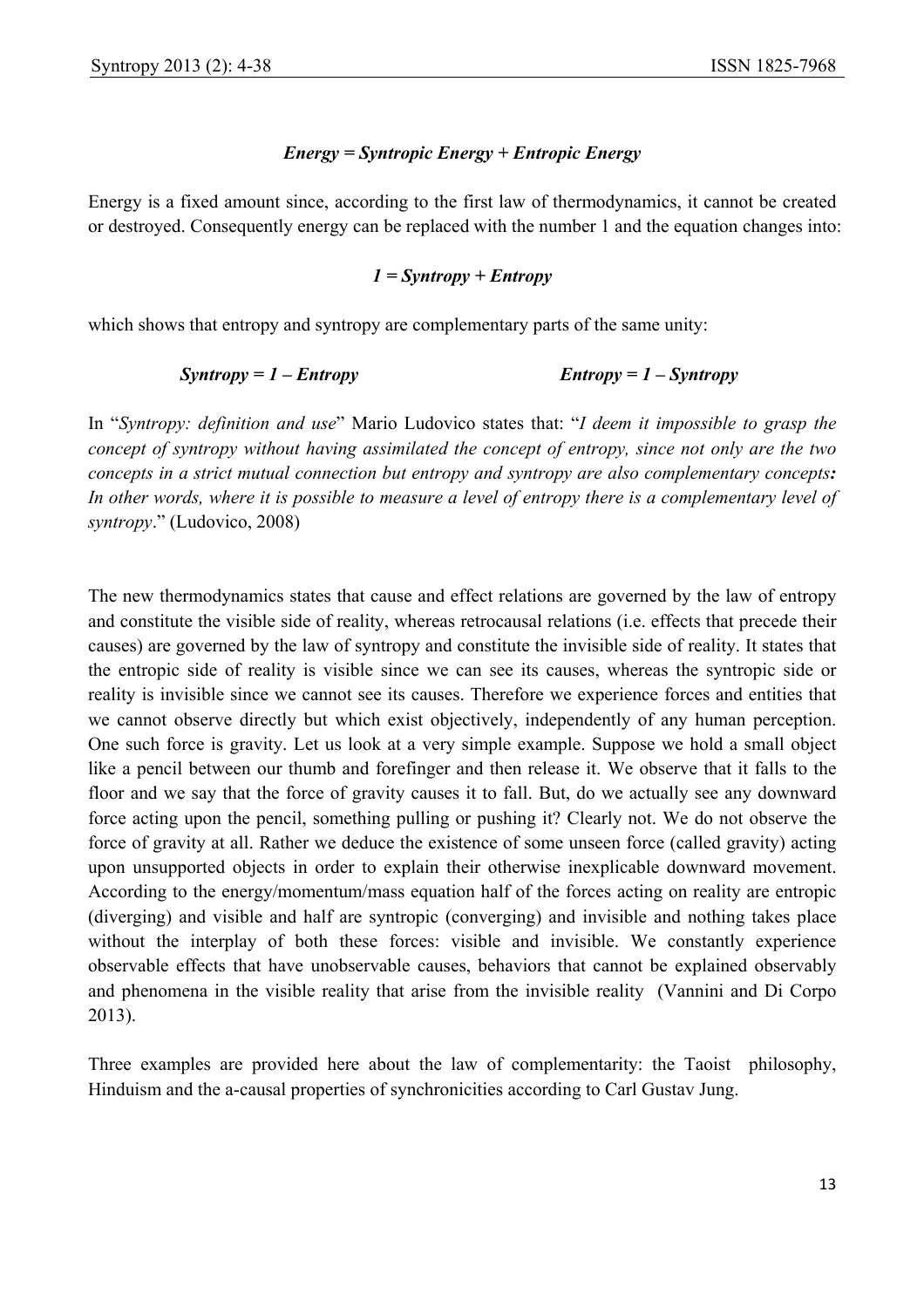## *- Taoist philosophy*

In the Taoist philosophy all aspects of the universe are described as the interplay of two complementary and fundamental forces that constantly interact between themselves: the *yang* principle which is diverging, and the *yin* principle which is converging. These two forces are part of a unity. In the visible side of reality, when one increases the other decreases, but as a whole their balance remains unchanged. This law is masterfully represented in the Taijitu symbol, that is the union of these opposite principles, the yin and the yang, the diverging and converging forces whose combined action moves the universe in all its aspects: the sexes, seasons, day and night, life and death, full and empty, movement and repose, push and pull, dry and wet, etc.



*Symbol of the Taijitu and the visible and invisible reality. Black represents yin (syntropy) and white yang (entropy).* 

In the Taijitu the yang principle is represented by the white color and coincides with the law of entropy, whereas the yin principle is represented by the black color and coincides with the law of syntropy. The Taijitu is a wheel that rotates constantly, changing the proportion of yin and yang (syntropy and entropy) in the visible and the invisible sides of reality.

The Taijitu shows that a principle of the law of complementarity is that *opposites attract each other*. This law is well known in physics, but it is also true at the human level where people on opposite polarities are attracted to each other. Since the balance of these opposite forces remains unchanged the Taoist philosophy suggests that *the aim is to harmonize the opposites*, thus creating unity.

## *- Hinduism*

In Hinduism the law of complementarity is described by the dance of Shiva and Shakti, where Shakti is the personification of the female principle and Shiva of the male principle. They represent the primordial cosmic energy and the dynamic forces that are thought to move through the entire universe. Shiva has the properties of the law of syntropy, whereas Shakti has the properties of the law of entropy and they are constantly combined together in an endless cosmic dance.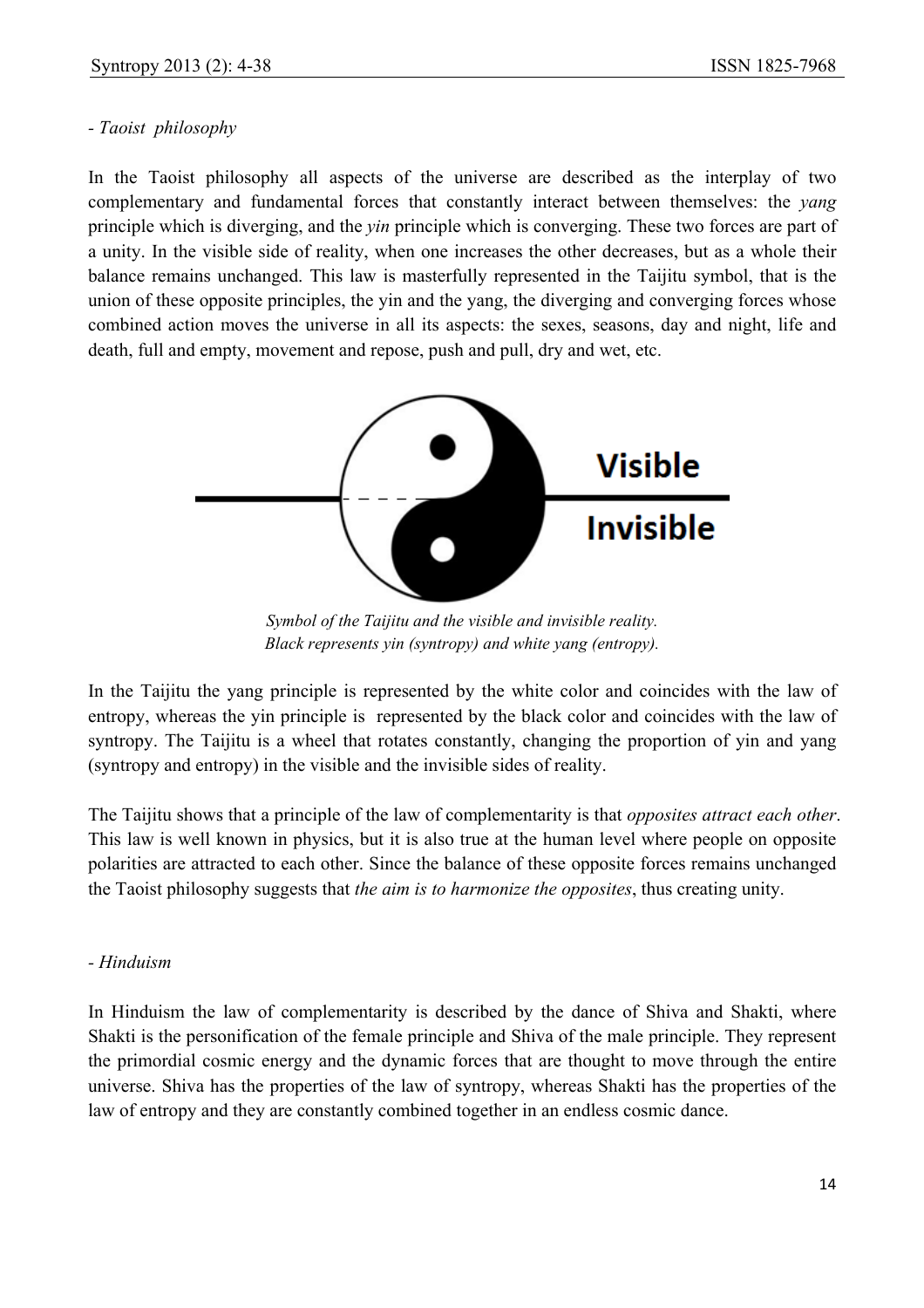

*Endless cosmic dance between Shiva and Shakti* 

Shakti can never exist apart from Shiva or act independently of him, just as Shiva remains a mere corpse without Shakti. All the matter and energy of the universe would be the result of this dance of the two opposite forces of Shiva and Shakti. Shiva absorbs Shakti (energy) turning it into a body and absolute pure consciousness, the light of knowledge.

According to Hinduism knowledge, intelligence and consciousness would come from the future (Shiva), whereas fearsome, ferocity and aggressiveness would come from the past (Shakti).

Shakti is the energy of the physical and visible world whereas Shiva is the consciousness which transcends the visible world. However, each aspect of Shiva has a Shakti component, linked to the physical world. The evolution of this endless dance between Shakti and Shiva has the function to bring life towards Unity.

#### *- Synchronicities*

In the psychological literature of the  $20<sup>th</sup>$  century Carl Gustav Jung used to add synchronicities (syntropy) to causality (entropy). Synchronicities are according to Jung the experience of two or more events that are apparently causally unrelated or unlikely to occur together by chance, yet are experienced as occurring together in a meaningful manner. The concept of synchronicity was first described in this terminology by Carl Gustav Jung in the 1920s. The concept does not question, or compete with, the notion of causality. Instead, it maintains that just as events may be grouped by causes, they may also be grouped by finalities, a meaningful principle. Jung coined the word synchronicities to describe what he called "temporally coincident occurrences of acausal events." He variously described synchronicity as an "acausal connecting principle", "meaningful coincidence" and "acausal parallelism". Jung gave a full statement of this concept in 1951 when he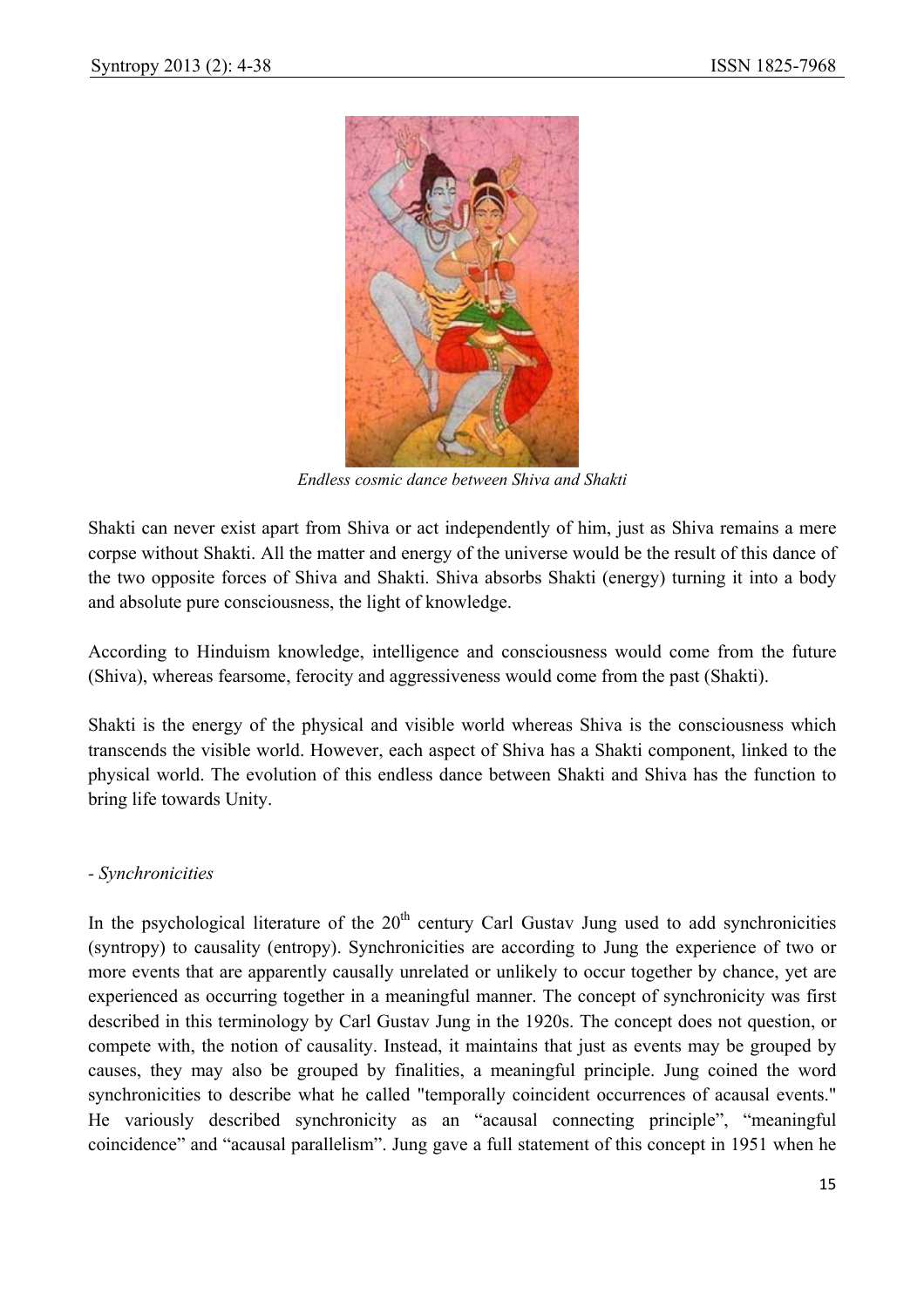published the paper *Synchronizität als ein Prinzip akausaler Zusammenhänge* (Synchronicity - An Acausal Connecting Principle) jointly with a related study by the physicist (and Nobel laureate) Wolfgang Pauli.

In Jung's and Pauli's description causality acts from the past, whereas synchronicity from the future. Synchronicities would be meaningful since they lead towards a finality, providing in this way a direction to events correlating them in an apparently acausal way. Jung and Pauli believed that causality and synchronicity both act on the same indestructible energy. They are united by this energy, but at the same time they are complementary.



*Jung and Pauli representation of causality and synchronicity* 

*- Complementarity as a seesaw* 

We prefer to represent the law of complementarity as a seesaw with entropy and syntropy playing at the opposite sides. This representation shows clearly how the principle of complementarity works. It tells that when entropy goes down syntropy rises and when entropy rises syntropy goes down. Consequently the visible reality of entropy can directly affect the invisible reality of syntropy, since by reducing entropy we increase the invisible properties of syntropy (such as Jung's synchronicities). Entropy is the tendency towards dissipation, suffering and death, whereas syntropy is the tendency towards cohesion, wellbeing, harmony and life.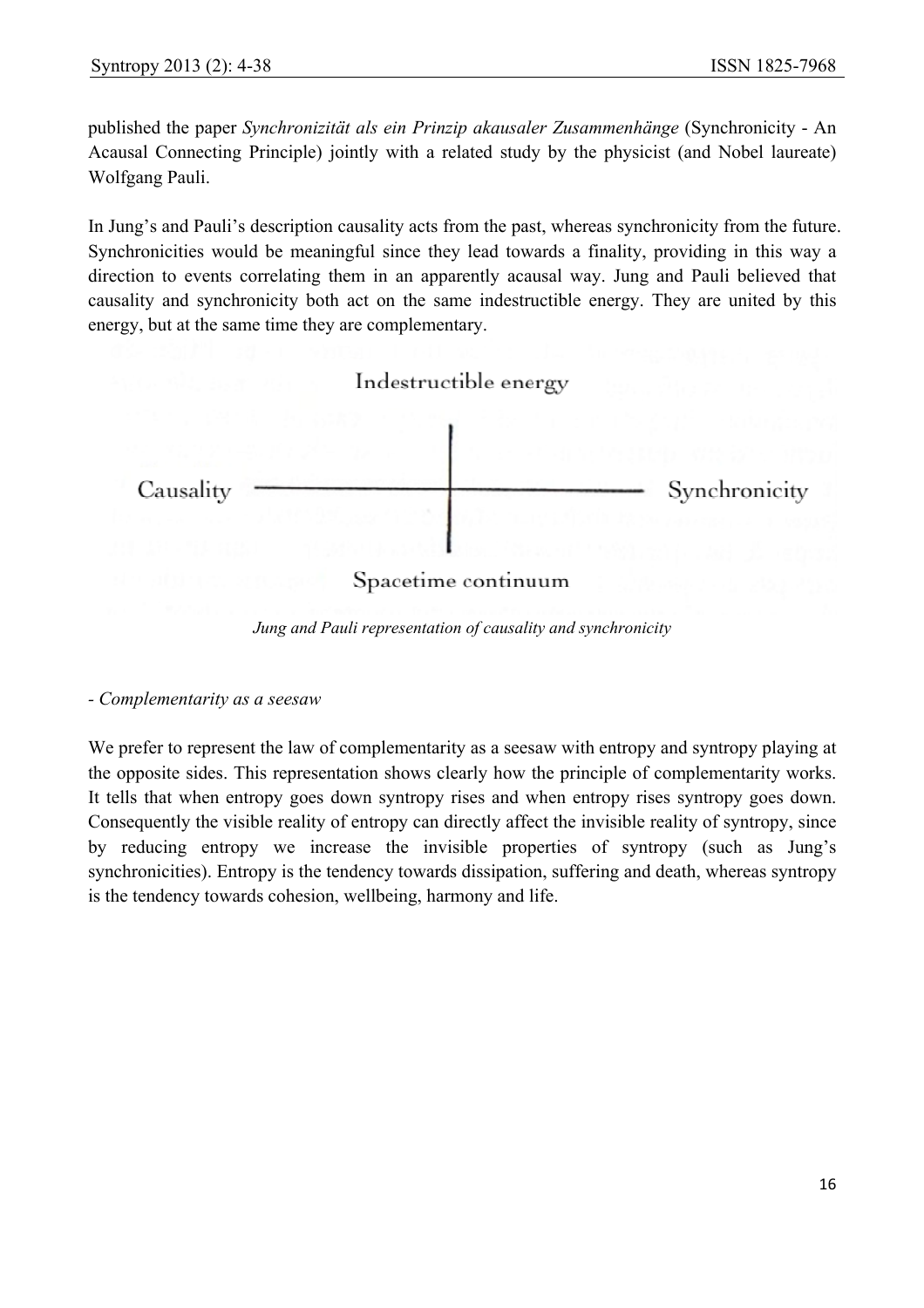

*Entropy and Syntropy constantly transform energy playing at the opposite sides of a seesaw* 

The law of complementarity suggests that if we want to increase wellbeing and synchronicities (syntropy) we just have to lower entropy. This can be done in several ways and, according to the law of complementarity, it affects directly the invisible side of reality increasing syntropy, wellbeing and health. When we diminish entropy, when we optimize, automatically syntropy rises and starts to manifest itself according to the invisible rules which govern this plane of reality. These rules go from intuition to Jung's synchronicities and they all lead towards advantageous options for life.

#### *- Anticipation*

Robert Rosen (1934-1998), theoretical biologist, professor of biophysics at the Dalhousie University, pointed out in his book "*Anticipatory Systems*" (Rosen, 1985):

*"I was amazed by the amount of anticipatory behavior observed at all levels of the organization of living systems (...) systems that behave as true anticipatory systems, systems in which the present state changes according to future states, violate the law of classical causality according to which changes depend solely on past or present causes."* 

Anticipatory reactions in living systems can easily be tested experimentally. For example studying the parameters of the autonomic nervous system pre-stimuli reactions are observed, the autonomic nervous system reacts in advance to future emotional stimuli. These experiments show that syntropy is felt as a feelings of warmth (since it concentrates energy) accompanied with sensations of wellbeing. When we follow feelings of warmth and wellbeing syntropy increases and guides us towards advantageous options. According to the theory of syntropy we stand in the middle of information arriving from the past and in-formation arriving from the future. We are consequently forced to choose between logical-rational thinking (forward in time information) and what the heart tells us (backward-in-time in-formation). The rational-logical thinking is based on the visible reality which is perceived as "certain", whereas feelings of the heart are based on the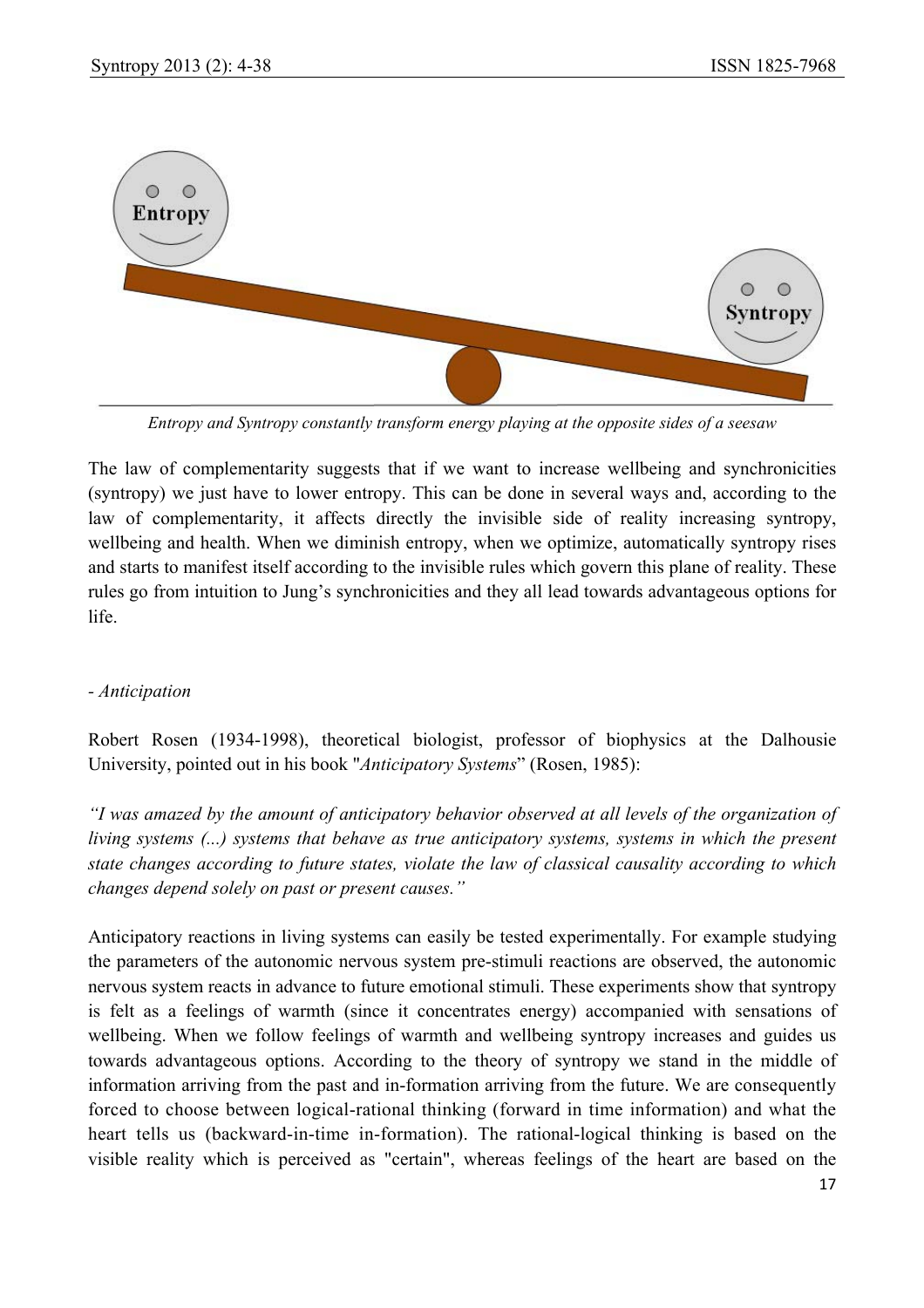invisible reality which is perceived as "uncertain". The tendency is to choose according to the logical-rational thinking of the visible reality penalizing the intuitive thinking of the heart, increasing in this way entropy and decreasing syntropy.

#### *- Intuition*

Feelings of warmth and well-being work like the needle of a compass that point to the correct direction. To better understand the role of these feelings it is worth quoting how Henri Poincaré used to describe intuitions (1854-1912). Poincaré noticed that when faced with a new mathematical problem he began using the rational approach of the conscious mind that allows to become aware of the characteristics and elements of the problem. But, since the options tend to be infinite and it would take much time to evaluate them all, some other type of process starts operating leading to select the correct answer. Poincaré named this process *intuition* and considered it a process which is fundamental in the production of qualitatively new information. *"The genesis of mathematical creation is a problem which should intensely interest the psychologist. To invent is to choose; but the word is perhaps not wholly exact. In mathematics the samples would be so numerous that a whole lifetime would not suffice to examine them."* Poincaré came to the conclusion that the process of discovery can be divided into four phases.



*Phases of the process of discovery* 

These phases are:

1. A *conscious phase* which requires a period of work during which we become aware of the elements that constitute the problem.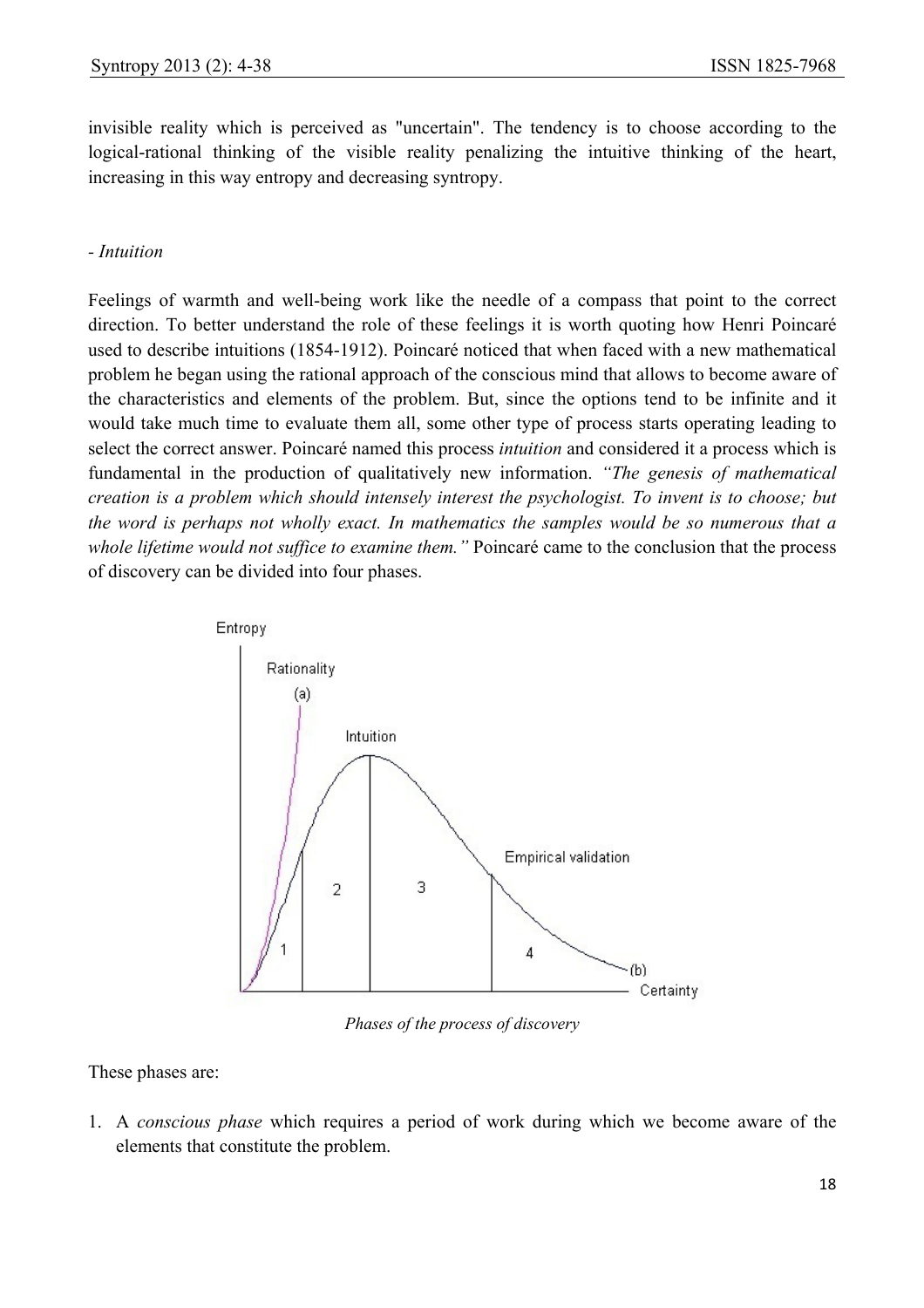- 2. An *unconscious phase* in which the elements are recombined on the basis of intuitive processes which lead to the correct solution. The solution produced by intuition is highlighted by an emotion, a feeling of *truth* in the heart that draws the attention of the conscious mind, thus leading the solution to arise to the conscious level of the mind.
- 3. A *phase of formalization*. What the unconscious presents to the conscious mind in the form of an intuition is not a final or complete argumentation, but rather a starting point from which the conscious mind can work out the details.
- 4. *A phase of validation* in which the formalized concepts are translated into hypotheses and verified.

Intuitions guide towards solutions and options which are advantageous and reduce entropy, whereas when we only follow rational processes neglecting the heart entropy increases, as it is illustrated by line (a) in the precious chart.

A similar model has been developed by Sergio Barile in the "Viable Systems Approach" (Barile, 2009).

#### *- Choosing advantageously*

According to the law of complementarity, when we reduce entropy syntropy rises, accompanied by synchronicities which lead us towards meaningful and advantageous aims. Synchronicities are the product of backward-in-time causality and are always associated with specific emotions. The neurophysiologist Antonio Damasio has found that people with decision-making deficits, who are not capable of performing advantageous choices, have a poor perception of their emotional experiences (Damasio, 1994). This deficit is common in people who have lesions in the frontal lobe of the brain or use substances such as alcohol, drugs and anxiolytics that "anesthetize" the perceptions of the feelings of the heart. However, people with decision-making deficits have normal and intact cognitive functions: memory, attention, perception, language, abstract logic, arithmetic ability, intelligence, learning and knowledge. They respond normally to the majority of tests, and their cognitive functions are intact and normal, but they are not able to decide appropriately for anything that concerns their future. A dissociation is observed between the ability to decide on objects, space, numbers and words and the ability to decide advantageously for the future. On the one hand, the cognitive functions are intact, but on the other hand these people are unable to use them advantageously. In neuropsychology this deficit is referred to as dissociation between cognitive abilities and their use: on one hand the cognitive functions are intact, but on the other hand, the patient is unable to use them profitably. Damasio found that deficits in decision-making are always accompanied by alterations in the ability to feel emotions and feelings, whereas cognitive abilities are intact. These people are emotionally neutral, they never have a hint of emotion, no sadness, no impatience or frustration, no positive or negative emotional reaction, they lack concern for the future, they are unable to plan for the future and make an effective program for the hours to come, they confuse priorities and lack insight and foresight. Individuals with decision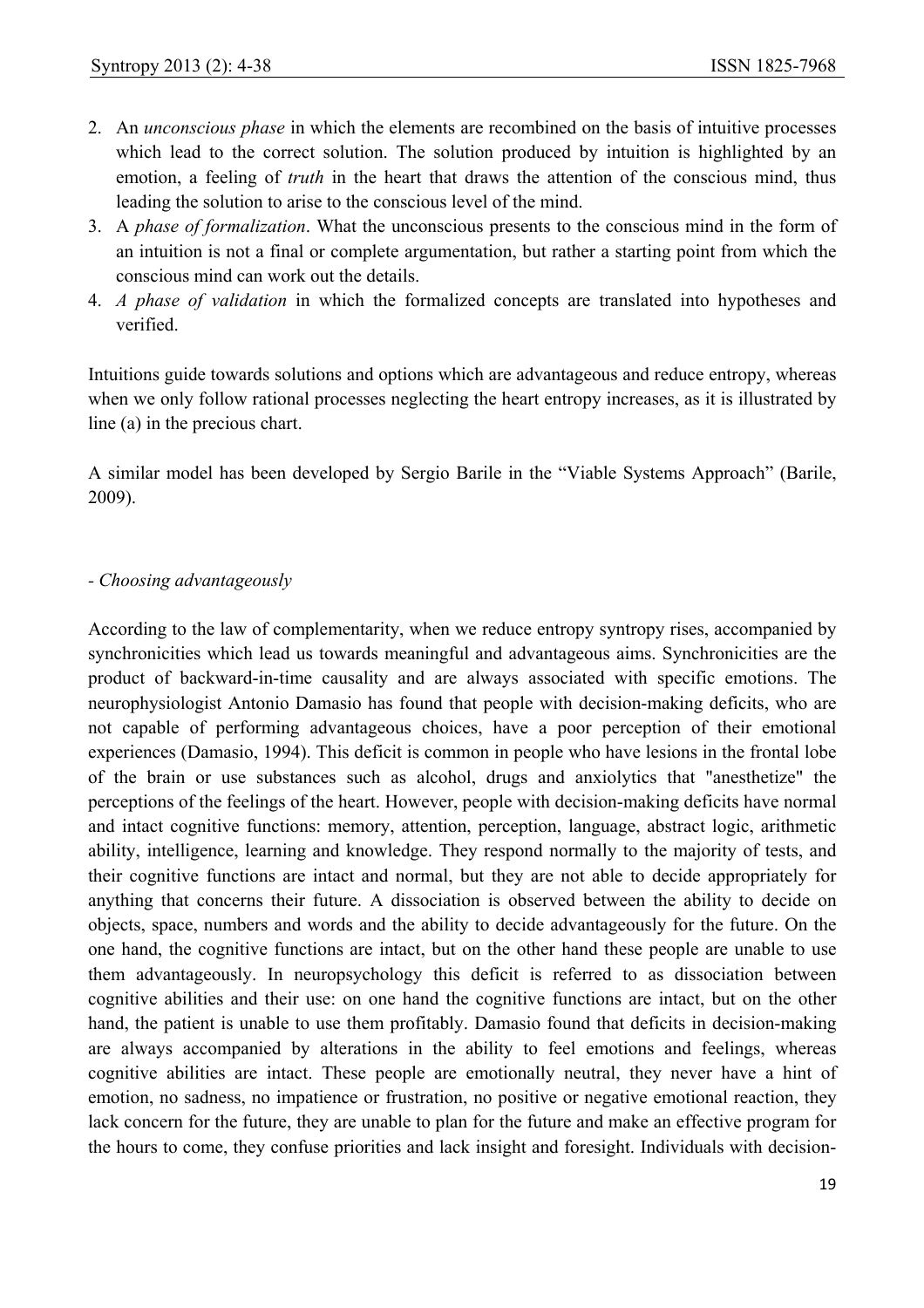making deficits are characterized by knowledge but not by feelings. Damasio shows that somatic sensations of the heart are primarily useful in the decision-making processes. These sensations take the form of an acceleration of the heartbeat, followed by a sensation in the lungs, in the form of a contraction of breath, and muscles. In normal subjects, who decide advantageously, Damasio observed that emotions help to orient rationality, leading it to an appropriate space in which the tools of logic can efficiently help the decision-making process. Neurological damages associated with decision-making deficits suggest that there is a set of systems which orient thinking towards the future, towards an end, and this set of systems would be at the basis of deciding advantageously and would be guided by emotions and feelings that are experienced in the form of signals from the autonomic nervous system.

## *Gravity is Syntropic*

The previous chapter started with the statement that cause and effect relations are governed by the law of entropy and constitute the visible side of reality, whereas retrocausal relations (i.e. effects that precede their causes) are governed by the law of syntropy and constitute the invisible side of reality. The example used was that of a pencil held between our thumb and forefinger and then released. We observe that it falls to the floor and we say that the force of gravity causes it to fall. But we actually don't see any downward force acting upon the pencil, something pulling or pushing it. We do not observe the force of gravity at all. This examples suggests that the force of gravity is a backward-in-time force. Equations show that forward diverging forces cannot exceed the speed of light, whereas backward-in-time forces can never propagate at speeds lower than the speed of light. Consequently according to this hypothesis we should observe that gravity propagates at an instantaneous speed. This hypothesis contradicts the standard model of particle physics, which states that gravity is caused by massless particles called gravitons that emanate gravitational fields. Gravitons tug on every piece of matter in the universe and prevent gravity from propagating at speeds faster than that of light.

But can we perform experiments in order to measure the speed of propagation of gravity and test which of the two models is correct? The answer has been provided by Tom van Flandern (1940- 2009), an American astronomer who specialized in celestial mechanics. To better understand what is happening, let's begin with an example: light from the Sun requires about 500 seconds to travel to Earth. So when it arrives, we see the Sun in the sky in the position it actually occupied 500 seconds ago rather than in its present position. Consequently the light from the Sun strikes the Earth from a slightly displaced angle and this displacement is called aberration. If gravity propagates with a finite speed, we would expect gravity aberration. In other words, the Sun's gravity should appear to emanate from the position the Sun occupied when the gravity now arriving left the Sun. But Van Flandern noted that observations show that none of this happens in the case of gravity! There is no detectable delay for the propagation of gravity from Sun to Earth. The direction of the Sun's gravitational force is toward its true, instantaneous position, not toward a retarded position,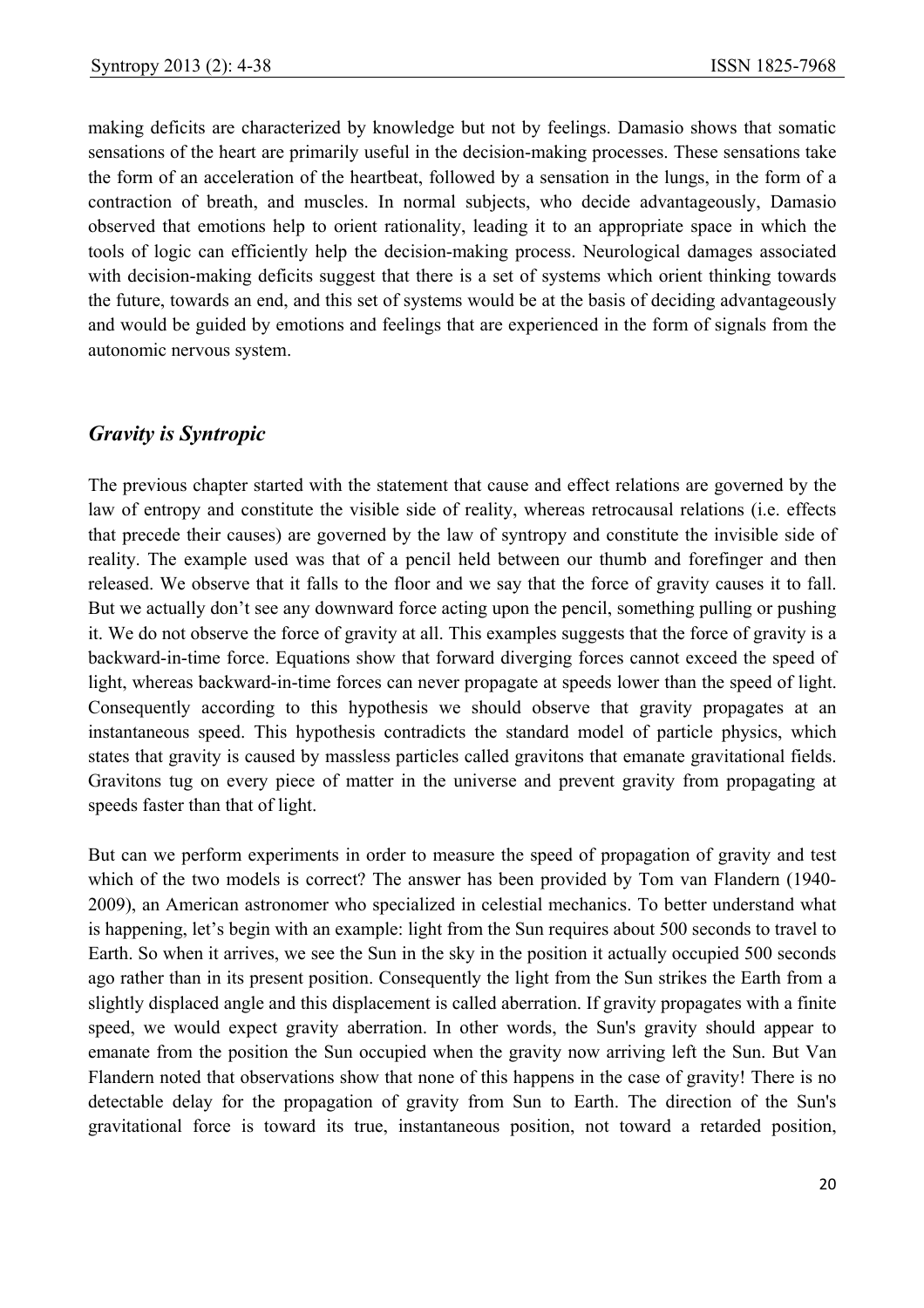according to our best observations. Gravity has no perceptible aberration and this tells us that it propagates with infinite speed.

## *Resonance*

On one side syntropy converges energy, on the other side entropy diverges energy. This continuous interplay between entropy and syntropy produces peaks of entropy and peaks of syntropy:



According to the theory of syntropy any physical body, any structure and any form of life vibrates between peaks of entropy and syntropy acquiring in time a specific vibration.

Oscillations between peaks of syntropy and peaks of entropy take the form of pulses and dynamic processes that characterize every structure. All organic and non-organic processes are actually a continuous oscillation between the two polarities of syntropy (converging) and entropy (diverging). In life, this takes the form of waves, pulsations and rhythms: the pulsations of the heart, the phases of the breath, the perception of light and sound waves, etc.

In 1665, the Dutch mathematician and physicist Christian Huygens, among the first to postulate the wave theory of light, observed that, by placing side by side two pendulums, they tended to tune their swing, as if "*they wanted to assume the same pace*". With these studies Huygens discovered the phenomenon we now call resonance. In the case of two pendulums, it is said that one makes the other resonate at its own frequency. Since all the aspects of reality vibrate, they are all affected by different forms of resonance. An example is provided by tuning forks, a structure which vibrates at a fixed frequency of 440 Hz. When a vibrating tuning fork is placed close to a "silent" tuning fork, this second tuning fork also begins to vibrate. Tuning forks vibrate only when exposed to a sound that has their same frequency. Resonance is the principle used by radio receivers to tune in to a specific radio station. Tuning in to a specific frequency allows to receive only the information sent using that frequency, all other information is not accessible. The same happens with life. For example, we perceive only what vibrates similarly to us. This process of resonance allows information to flow. As for the tuning fork that vibrates only when exposed to a sound that has its own resonance, so our ability to learn is activated only when we come into contact with vibrations similar to ours. The resonance between us and the outside world triggers the flow of specific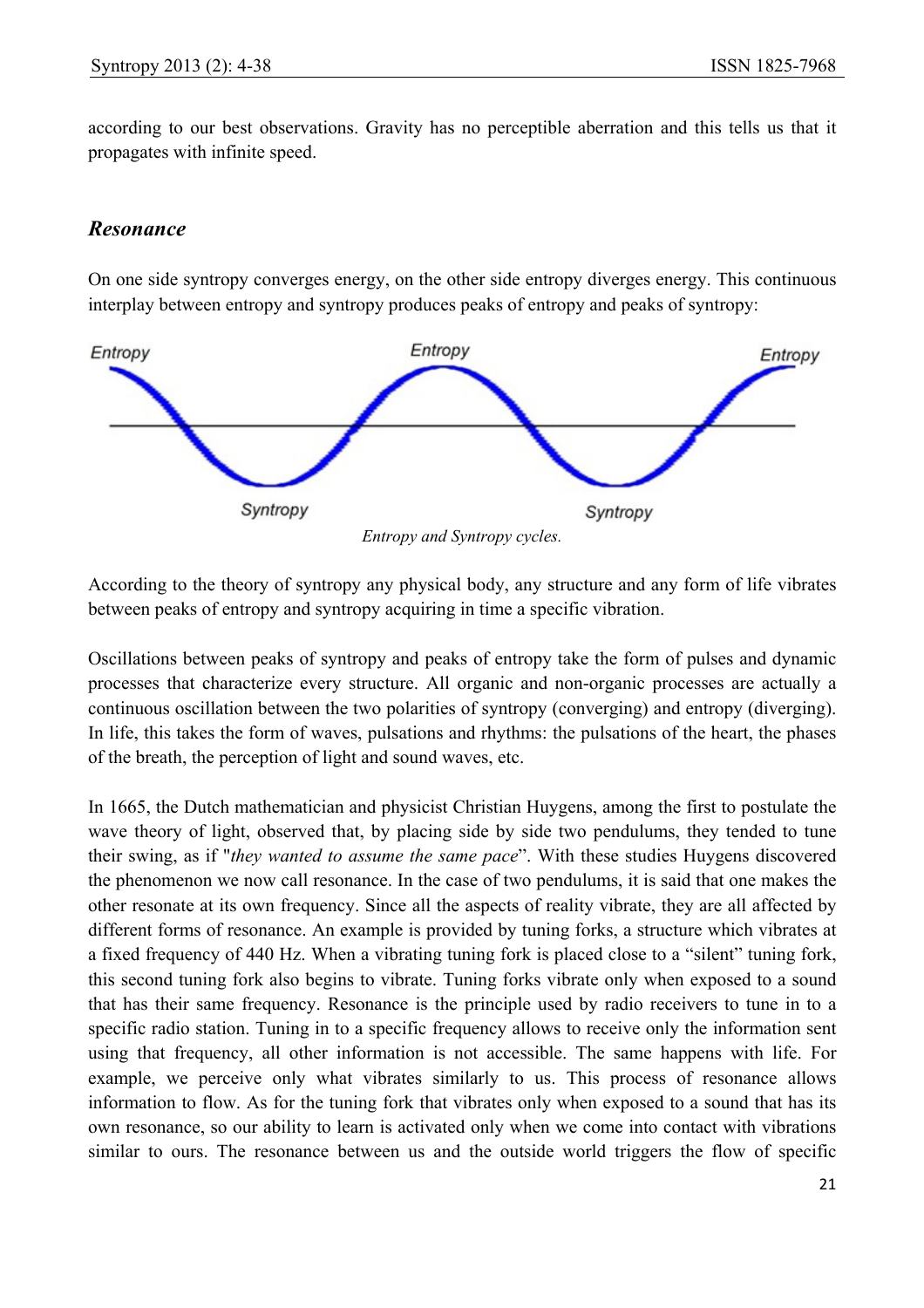information and blocks other information. This selective passage of information changes over time as we change our way of resonating. The organization of life is based on the properties of resonance, and the success of an organization or an initiative depends on the way it resonates.

In humans resonance is strongly linked to emotions, since emotions tend to manifest in the form of vibrations. Emotions resonate and this process of emotional resonance is called empathy. Empathy is the ability of an individual to understand in an immediate way the thoughts and the feelings of another person. Because of the involvement of emotions resonance acquires syntropic properties and becomes a fundamental element in all the processes of spontaneous organization.

When studying organizations created by men, we are always faced with two levels of organization: the formal level which is the product of the human mind, and the informal level which is the result of the cohesive and organizational properties of resonance and emotions. These two types of organization, formal and informal, co-exist together and it is practically impossible to eliminate the informal level of organization, since it is based on natural syntropic processes of cohesion and order. Often, the informal level of organization is stronger than the formal level and must therefore be taken into due consideration.

Organizations bind and stay together largely because of resonance. This fact has always created great difficulties among managers and decision makers. There is always a difference between the formal, rational design and the real organization which is strongly affected by resonance. Formal structures are a set of rules and regulations that establish the relationships between people, tasks and roles, and determine the distribution of power. These rules are codified in contractual agreements that outline the functions of the members of the organization in official documents, organization charts, statutes, manuals and budgets, and describe the strategies and procedures of the organization. The real organization, however, is based on informal relations which are fluid and fluctuate according to resonance, emotions and alliances that are established spontaneously among people. Resonance allows people who share similar goals to identify each other. Resonance attracts some elements and rejects others and leads to the creation of networks of which we may be part, consciously or not, or may be excluded. It is on these informal networks that informal organizations gradually build, parallel to the formal organization. Informal organizations are the "real" organizations, closely governed by the laws that govern life and nature.

When a new person becomes part of an informal network he/she may begin to resonate in a different way and this can lead to a reconfiguration of the network. The informal organization is thus redefined when new people are included in it, or when people are excluded or leave. When people leave the network the resonance changes and the network boundaries are redefined. Sometimes it is simply sufficient that one person leaves in order to cause a real breakup of the informal network and in some cases of the whole organization. Informal organizations are strongly influenced by the people who are part of the network, by their way of resonating, their goals and vision. By contrast, in formal organizations functions and roles are more important than people. And since people come and go, the formal organization remains unchanged over the years.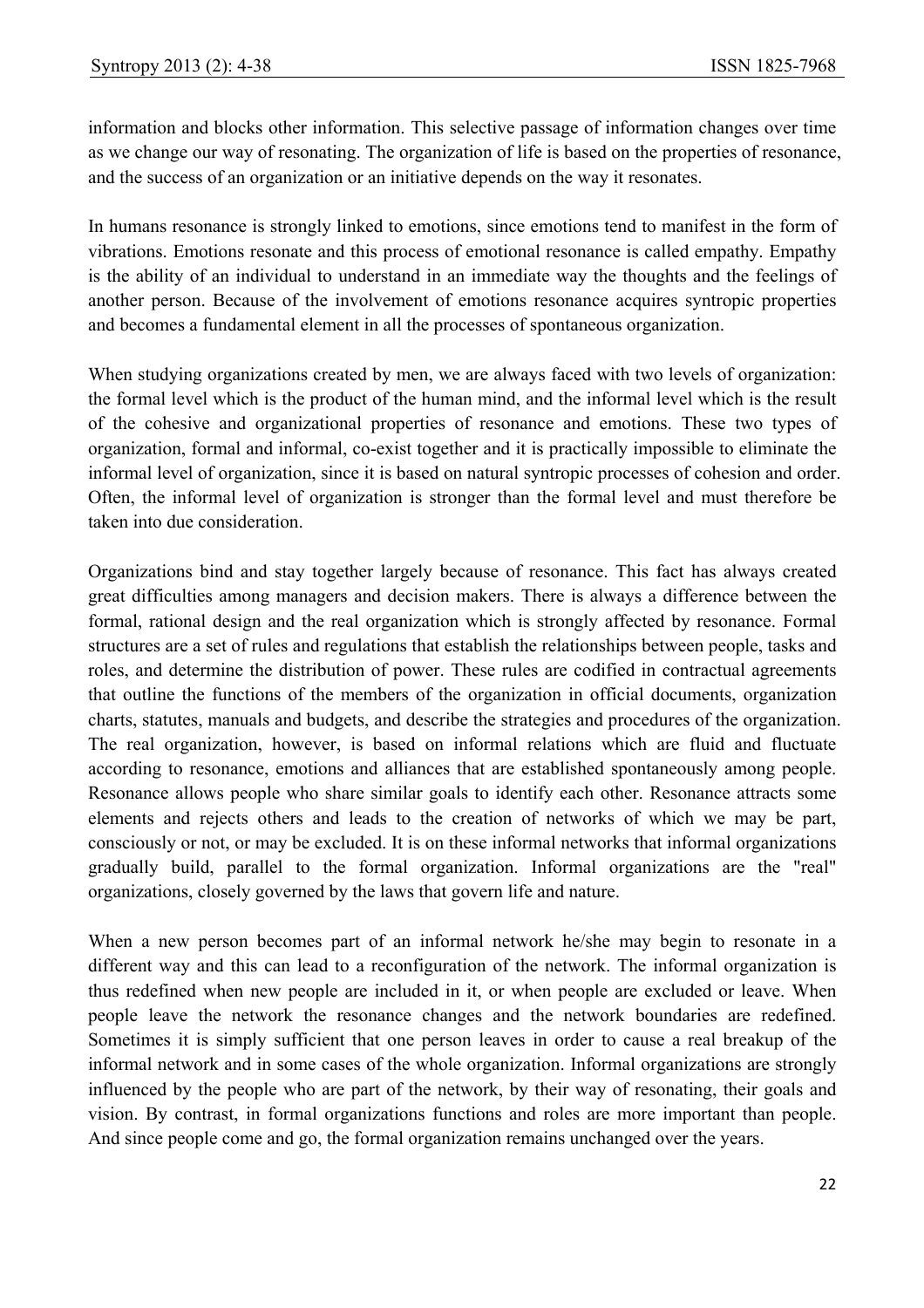In most organizations a continuous interaction between informal networks and formal structures is observed. Informal networks tend to be more powerful than formal roles and functions and continuously reinterpret and adapt procedures and rules. This reinterpretation facilitates people's creativity, productivity and participation in the organization. When, on the contrary, the management exerts a strong pressure on the formal level, for example with the introduction of electronic badges and forms of control which greatly reduce the space for informal networks, there is a vertical drop in productivity, creativity and job satisfaction. The formal rules and official procedures are meticulously followed, but in a non-adaptive way which reduces flexibility and creativity and the capability to respond effectively to problems, thereby blocking de facto the functioning of the organization.

The distinction between formal organization and informal organization coincides with the distinction between rational thinking, governed by the law of entropy, and intuitive thinking governed by the law of syntropy. The principle of complementarity states that the optimal situation is achieved when these two polarities are harmonized together. For this reason, in an ideal organization these two aspects must be recognized: the informal networks are supported and favored by the formal organization that incorporates them as sources of innovation, flexibility, creativity and ability to learn.

Informal networks enhance the syntropic properties of the formal organization. The goal is to minimize entropy and maximize syntropy. When managers exploit informal networks and maximize the resonance between subjects they can indeed increase syntropy, on the contrary when they focus excessively on the formal aspects entropy increases in the form of non-productivity, costs and the inability to achieve the goals and to live up to the mission of the organization.

For this reason, an experienced manager uses continuously the informal organization and leaves the routine work to the formal organization. He knows that he must rely on the informal organization for those tasks that go beyond simple routine and for the communication of information that has to spread only within a specific context, a specific informal network. He knows that the most effective way to improve the potentials of an organization is to keep the informal networks alive and strong, such as by providing social spaces where resonance and the creation of networks and alliances can spontaneously grow and develop. Sometimes just a café room, a messages board for announcements and notices, a newsletter, a library, free-time meeting places and outside activities foster the creation of informal networks and enhance resonance increasing syntropy within the organization. When these initiatives are activated and publicized people feel encouraged to be creative and set in motion processes of innovation within the organization.

The transition from a formal organization to an organization that values informal aspects, implies the evolution from an entropic culture to a syntropic culture. In entropic organizations rules are imposed from above. For example, when a message is not received the manager increases the frequency with which the message is repeated or uses sanctions. On the contrary, in a syntropic organization the mechanism of resonance filters the information and selects only what is really significant and what should be noted. What people and networks notice depends on their particular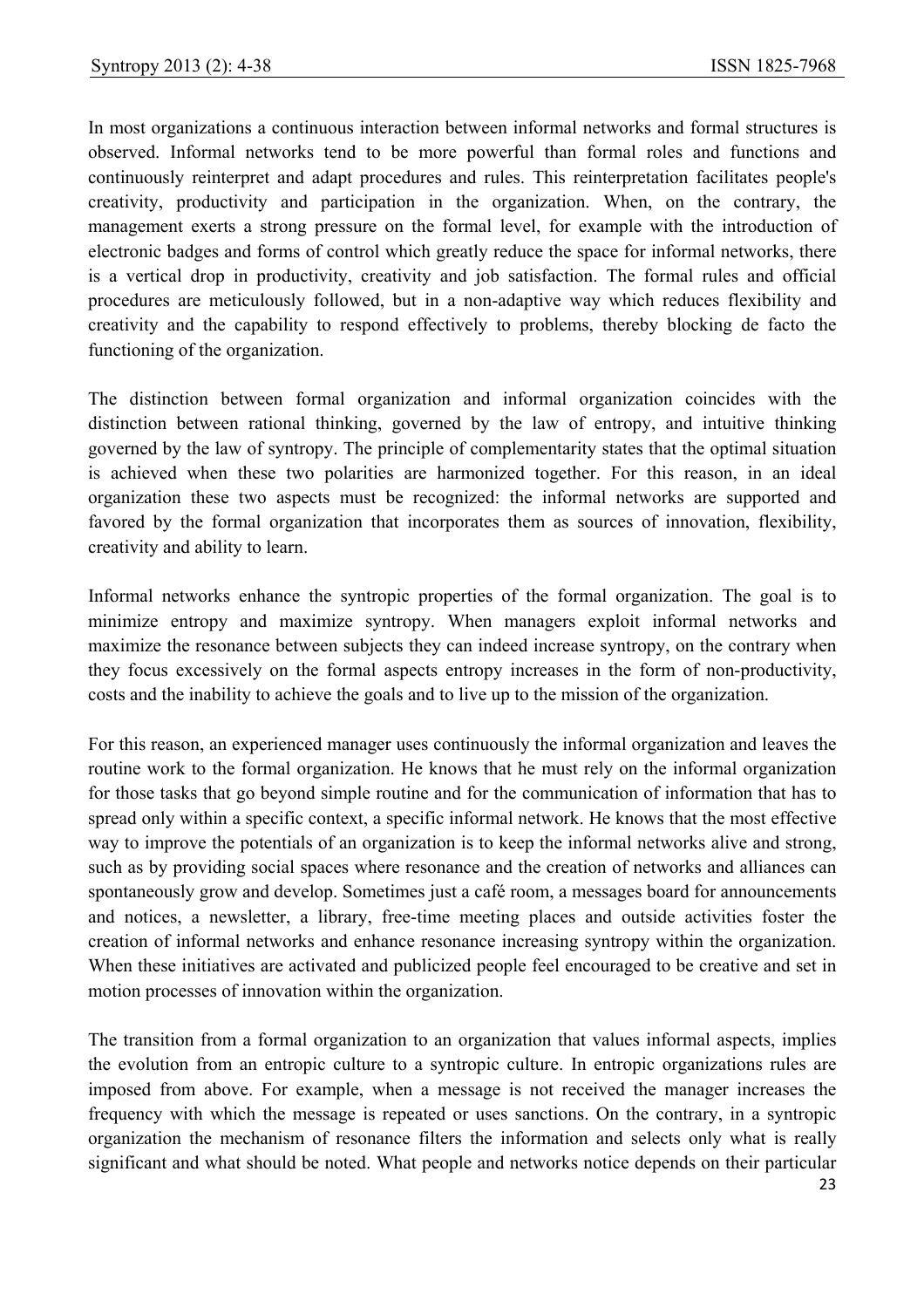resonance, so it is not the frequency of the message, the volume or the sanctions that allows a message to be received, but the way the message resonates within the informal networks.

In a formal organization, the focus is on control and when difficulties are encountered managers feel entitled to investigate the mode of communication between people, so that they can control and bind the informal structure of the organization. In syntropic organizations informal networks and communication are encouraged. The control of the organization depends on these networks and their flexibility, creativity and freedom is supported, without binding them to the formal structure.

Informal organizations can be promoted by reducing controls and providing people with the opportunity of being creative and developing solutions. Exceeding with instructions, commands and orders reduces the informal aspect to a point where only the entropic components grow. In the syntropic culture the aim is not to control, use power or sanctions, but to facilitate those situations and conditions which allow people to find their own meaning and to ensure that this meaning is shared with others. The transition from an entropic style, focused on formal aspects, to a syntropic style that enhances informal networks and resonance can lead to excellent results. Thanks to the qualities of informal networks the unique properties of syntropy that distinguish living systems from machines are enhanced, such as insight, vision of future scenarios and creativity. In informal networks it is no longer necessary to force people against their will and nature, with a consequent reduction in the amount of energy needed to make the organization work. What helps people to work is cohesion, resonance, the meaningfulness of their activities and a clear mission which conveys a meaningful vision of the future.

## *A converging teleological universe*

The theory of syntropy suggests that we live in a converging teleological universe. A similar conclusion was reached by Pierre Teilhard de Chardin (1881-1955), a well-known evolutionary scientist who became famous after his death with the publication of *The Phenomenon of Man* and *Towards Convergence*. Both Fantappiè and Teilhard were subject to strong censorship for believing that causes retro-act from the future. According to Fantappiè, life is subject to a dual causality, efficient causality and final causality, and for Teilhard life is guided by final and converging aims. Teilhard argued that while astronomy detects an initial event from which the physical world originated (the Big Bang), paleontology identifies an end point towards which life is evolving and converging. Teilhard called this end point the Omega point and believed that a correct reading of sacred texts shows that the origin of life is in the future and not in the past. Teilhard's claims sparked debate within the Catholic Church and a decree of the Holy Office chaired by Cardinal Ottaviani, in 1958, asked religious congregations to withdraw the works of Teilhard from their libraries since they offend Catholic doctrine.

In the 1920s Albert Einstein theorized a cyclic model of the universe that followed an eternal series of oscillations, each beginning with a Big Bang and ending with a Big Crunch; in the interim, the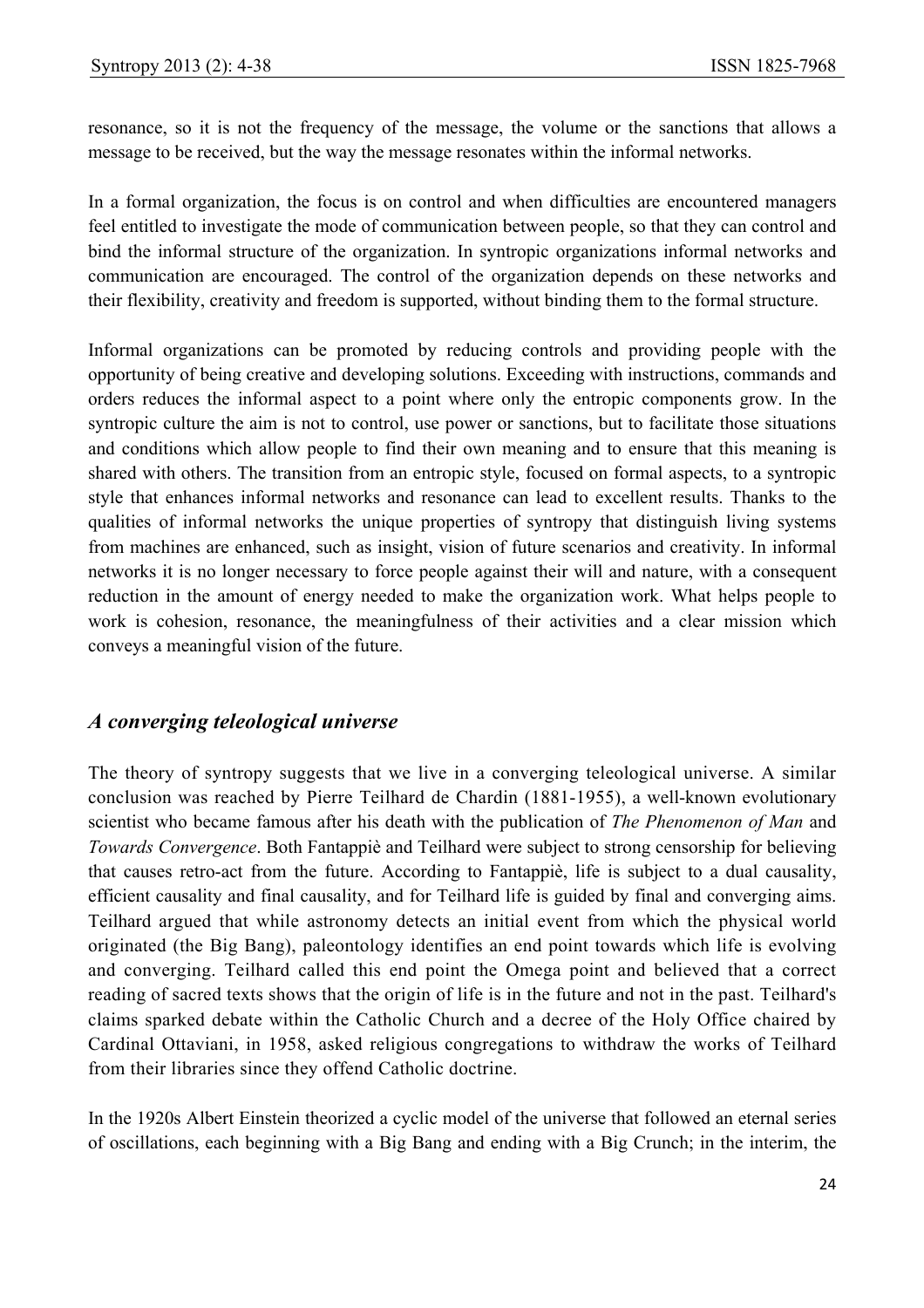universe would expand for a period of time before the gravitational attraction of matter caused it to collapse back in and undergo a bounce. The Big Crunch hypothesis is exactly symmetrical to the Big Bang and maintains that the universe will stop expanding and begin collapsing on itself because of the strength of gravitational forces. Eventually all matter will collapse into black holes, which would then coalesce, producing a unified black hole or Big Crunch singularity, and the universe would collapse to the state where it began and then initiate another Big Bang. And so in this way the universe would last forever, but would pass through phases of expansion (Big Bang) and contraction (Big Crunch). According to this hypothesis, time flows forwards during the diverging phase (Big Bang) and backward during the converging phase (Big Crunch).

However, recent evidence - to be precise the observation of distant supernova - has led to the speculation that the expansion of the universe is not being slowed down by gravity but rather accelerating. In 1998 the measurement of the light from distant exploding stars lead to the conclusion that the universe is expanding at an accelerating rate. In the attempt to explain these observations, which contradict the hypothesis of a cyclic universe, physicists introduced the idea of dark energy. The most important property of dark energy would be its negative pressure, which is distributed relatively homogeneously in space, a kind of anti-gravitational force driving the galaxies apart.

But, on the contrary, the syntropy hypothesis suggests that the increase in the rate of expansion of the universe would not be due to the effect of dark energy or to any mysterious anti-gravitational force, but rather to the fact that time is slowing down. In June 2012, Professors José Senovilla, Marc Mars and Raül Vera of the University of the Basque Country, Bilbao, and the University of Salamanca, Spain, published a paper in the journal *Physical Review D* in which they dismiss dark energy as fiction. Senovilla says that the acceleration is an illusion caused by time itself gradually slowing down. The team proposed that there is no such thing as dark energy at all and that we have been fooled into thinking the expansion of the universe is accelerating, when in reality, time itself is slowing down.

Teilhard de Chardin considered life organized in concentric spheres. The innermost sphere is the Omega point (which coincides with the Big Crunch), in which all of matter will be transformed into organic and conscious matter. The outer sphere is the most distant from the Omega point, the realm of inanimate matter. Teilhard relates the Omega point to consciousness and Fantappiè considers syntropy the source of the Self, the feeling of life. Consciousness and the Self are attributed by Fantappiè and Teilhard to the final attractor (Omega Point / Big Crunch). The closer we evolve towards the final attractor, the more conscious we become.

Teilhard describes the law of attraction in the following way:

"*The universe, taken as a whole, concentrates under the influence of the attraction which arises from the Omega point, which takes the form of love. People can evolve and become more human since they share at the core level the same attractor of love.*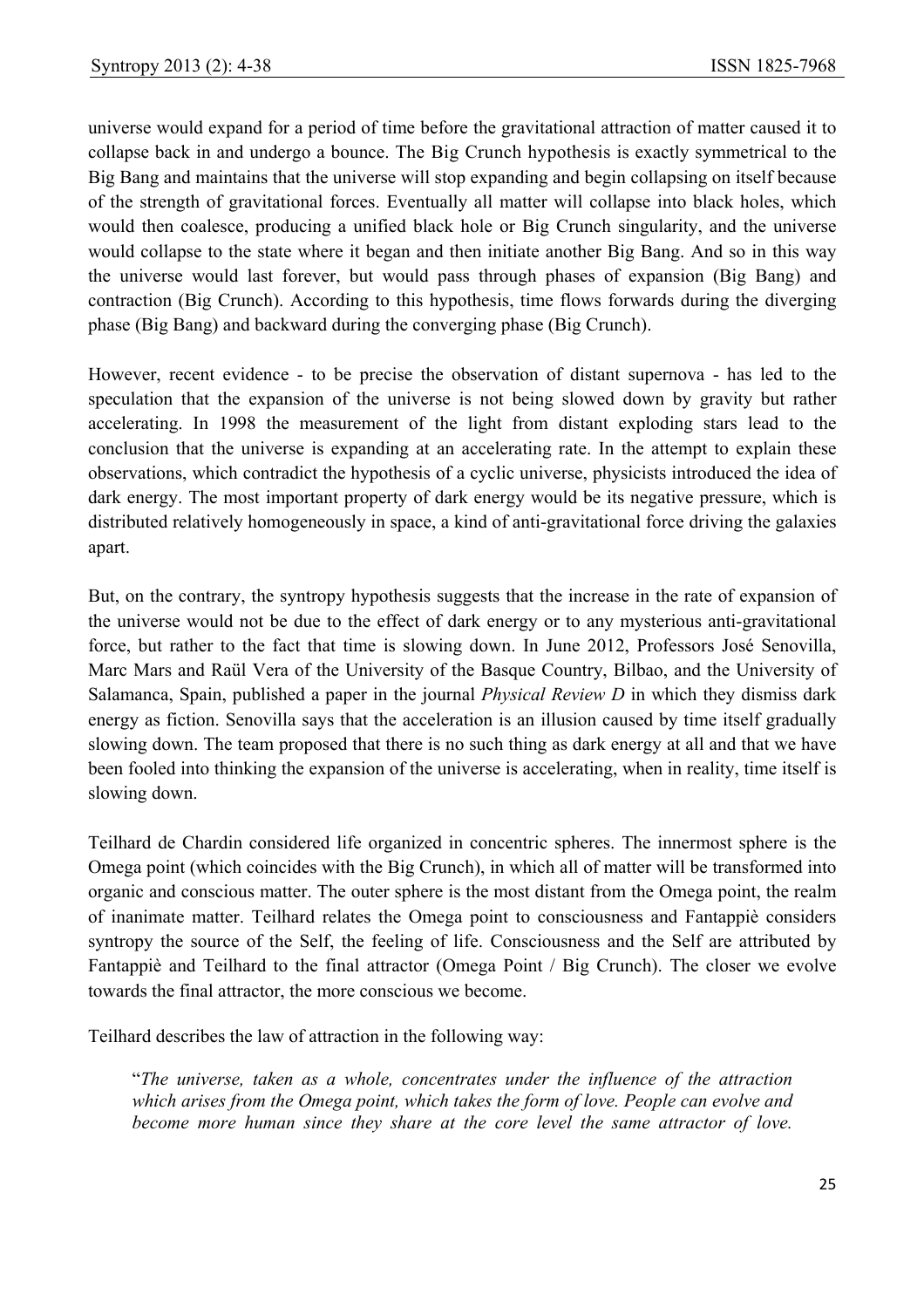*According to this view we are all immersed in a converging flow of conscious energy, whose quality and quantity is growing at the same rhythm of our complexification*."

Similarly, Fantappiè associates the final aim of evolution with love, and states that:

"*What makes life different is the presence of syntropic qualities: finalities, goals, and attractors. Now as we consider causality the essence of the entropic world, it is natural*  to consider finality the essence of the syntropic world. It is therefore possible to say that *the essence of life is the final causes, the attractors. Living means tending to attractors ... But how are these attractors experienced in human life? When a man is attracted by money we say he loves money. The attraction towards a goal is felt as love. We now see that the fundamental law of life is this: the law of love. I am not trying to be sentimental; I am just describing results which have been logically deducted from premises which are sure. It is incredible and touching that, having arrived at this point, mathematical theorems start speaking to our heart!*"

 "*Today we see printed in the great book of nature - that Galileo said, is written in mathematical characters - the same law of love that is found in the sacred texts of major religions.*"

"*The law of life is not the law of hate, the law of force, or the law of mechanical causes; this is the law of non-life, the law of death, the law of entropy. The law which dominates life is the law of cooperation towards goals which are always higher, and this is true also for the lowest forms of life. In humans this law takes the form of love, since for humans living means loving, and it is important to note that these scientific results can have great consequences at all levels, particularly on the social level, which is now so confused.*"

"*The law of life is therefore the law of love and differentiation. It does not move towards levelling and conforming, but towards higher forms of differentiation. Each living being, whether modest or famous, has its mission, its finalities, which, in the general economy of the universe, are important, great and beautiful.*"

## *Attractors and Life*

The inherent complexity of the physical universe which originated from the Big Bang is a consequence of the interaction of matter and energy with the cohesive forces of the backward-intime solution. Similarly, the complexity of the invisible universe which originated from the Big Crunch is a consequence of the interaction with the symmetrical and opposite forces of the forwardin-time solution, namely the Big Bang. It is commonly accepted that the Big Bang was made of highly concentrated and undifferentiated energy that cooled down because of the expansion of the universe and slowly clustered into atoms, galaxies, solar systems and planets, through the action of cohesive forces such as gravitation. Similarly, the Big Crunch would be made of highly concentrated energy, which diverges backward-in-time and clusters thanks to the opposing forces. Similarly to what happens in the visible universe, it is assumed that attractors have a complex structure made of a central attractor which corresponds to the Big Crunch, the final attractor or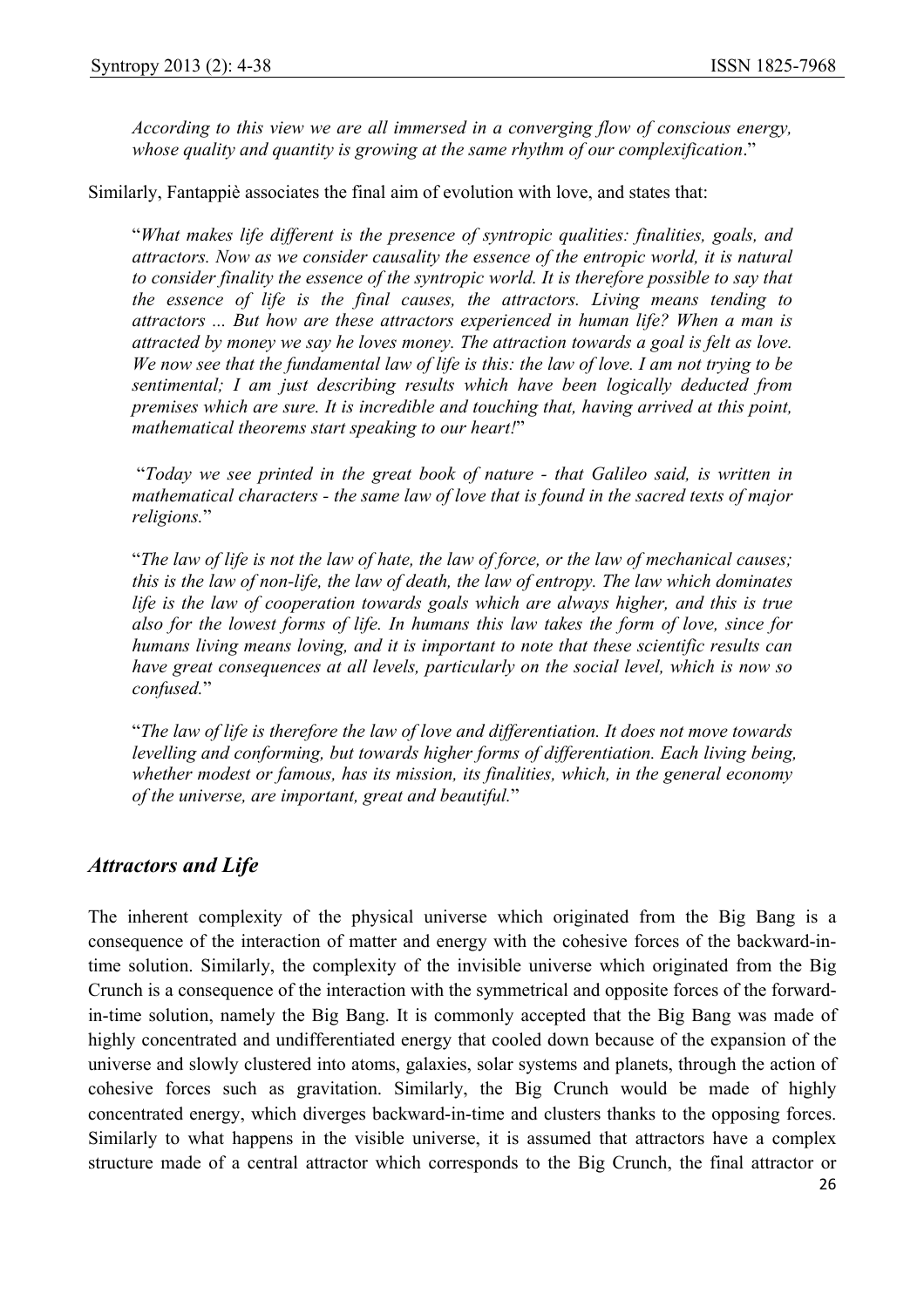Omega point, and smaller attractors increasingly complex in structure, but hierarchically linked to the final attractor. Consequently, syntropy would not be an undifferentiated attractor, but would be structured in complex attractors hierarchically organized, with their end point in the Big Crunch.

According to the law of syntropy life is the physical manifestation of these attractors.

Michelangelo stated that the skill of an artist is to bring out from stone the figure that is already in it. Similarly, the success of living species is to bring out the attractor which is already present in their body, thanks to continuous feedback loops with the future. The theory of syntropy thus leads to the hypothesis that the organization of living systems is guided by attractors that retroact from the future. This hypothesis suggests that genes would have the function to receive information from attractors and not to encode information from the past. This would be the reason underlying the incredible stability of species and their convergence towards common forms, and would also explain the strange results obtained by Driesch in his experiments on embryos of sea urchins, which show that in two-cell stage sea urchin, when a cell is killed, the remaining cell does not give rise to half of a sea urchin, but generates a small but complete organism. According to the theory of syntropy living systems acquire their form from their attractors, regardless of what happened in the past.

Another anomalous experimental result, that can be easily explained in terms of attractors, is Sheldrake's discovery that members of the same group, such as animals of the same species, are able to share knowledge, without using any physical transmission. Experiments show that when a mouse learns a task, this same task is learned more easily by each other mouse of the same breed. The greater the number of mice that learn to perform a task, the easier it is for each mouse of the same bread to learn the same task. For example, if thousands of mice are trained to perform a new task in a laboratory in London, similar mice learn to perform the same task more quickly in laboratories all over the world. This effect occurs in the absence of any known connection or communication between the laboratories. The same effect is observed in the growth of crystals. In general, the ease of crystallization increases with the number of times that the operation is performed, even when there is no way in which these nuclei of crystallization may have been moved from one place to another infecting the different solutions.

In order to explain this strange results Sheldrake introduced the concept of morphogenetic field:

"*Today, gravitational effects and electromagnetic ones are explained in terms of fields. While Newtonian gravity rose somewhat unexplained by material bodies and spread into space, in modern physics fields are the primary reality and by using fields we try to understand both material bodies and the space between them. The picture is complicated by the fact that there are several different types of field. First there is the gravitational field (…) then there is the electromagnetic field (…) third, the quantum field theory (QFT), and so on.*" (Sheldrake, 1981)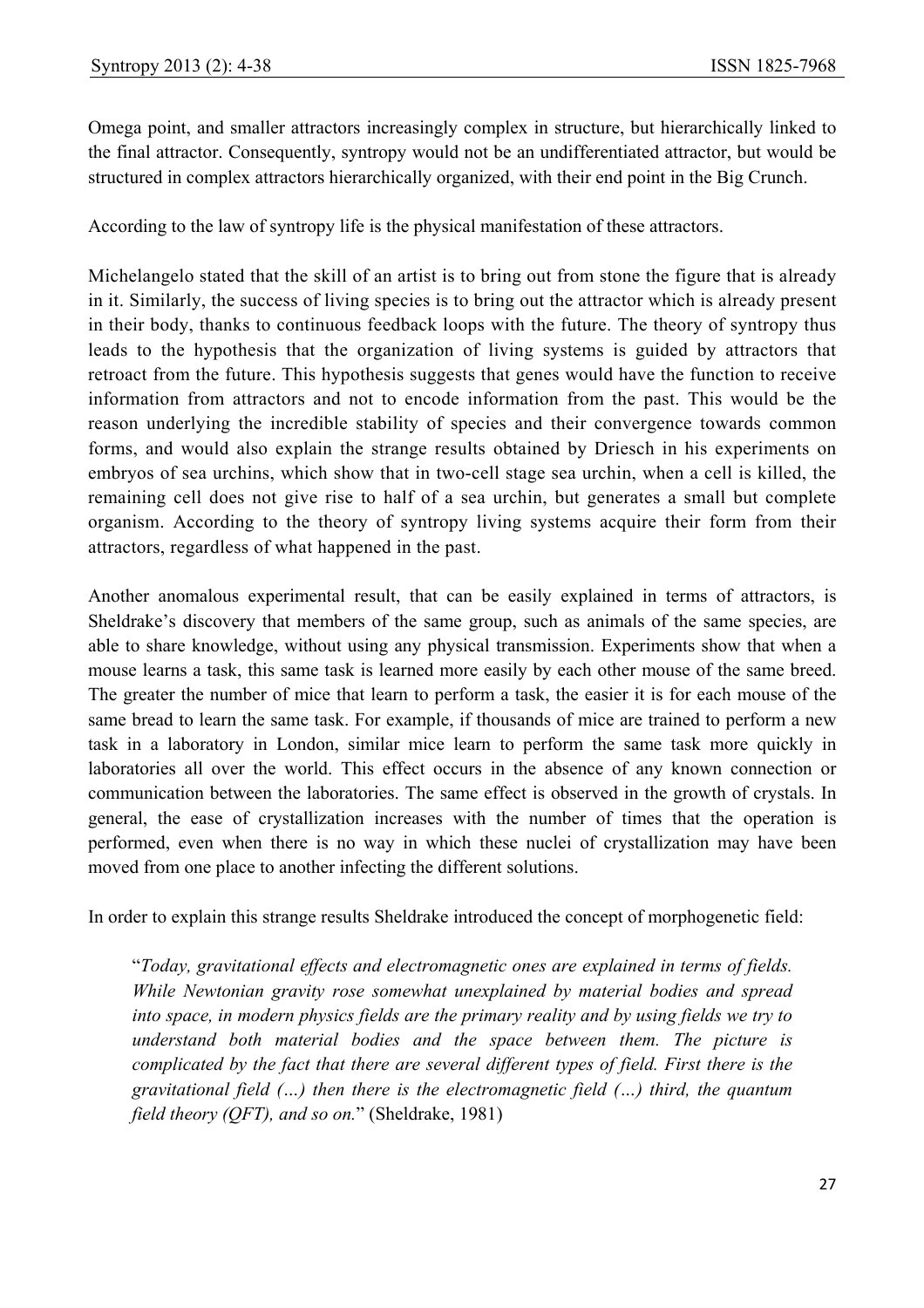Sheldrake's morphogenetic fields are a combination of the concepts of fields and energy. Energy can be considered the cause of change, the field can be considered the project, the way in which change is guided. Fields have physical effects, but are not themselves a type of energy, they guide energy in a geometric or spatial organization.

The theory of syntropy translates fields in attractors and "morphogenetic fields" in "morphogenetic attractors" or "morphogenetic retrocausality" and therefore agrees with Sheldrake's conclusions on morphogenetic fields, which would be at the basis of formative causation. Attractors are the cause of morphogenesis, evolution and the maintenance of the shape of living systems at all levels of complexity, not only on the surface, but also in internal processes.

In order to build a house we need building materials and a project (an attractor) which determines the shape of the house. If the project is different, the same building material can be used and produce a different house. When building a house there is a field that corresponds to the project. The project is not present in building materials, which can therefore be used in many different type of projects. The project gives stability and leads the building material to converge and cooperate together, despite individual differences. There is something that keeps parts together, something that contrasts the divergent forces of entropy, and these are the cohesive forces of syntropy. This example can be extended to cells, organs, trees, and living systems in general. For each species, for each type of cell and organ there is at least one attractor which coincides with what is normally called a field. Each morphogenetic field would correspond to an attractor that drives the living system towards a specific form and evolution.

In 1942, Conrad Waddington coined the term epigenetics in order to describe the branch of biology that studies the causal interactions between genes and phenotypes, i.e. the physical manifestation of the body. According to epigenetics, phenotypes are the result of inherited genetic mutations. These mutations last for the entire life and can be transmitted to the following generations through cell divisions. However, the hypothesis that the features of life can be added by means of random mutations, such as described by epigenetics, contradicts the law of entropy according to which the spontaneous formation of the smallest molecule of protein requires at least  $10^{600}$  mutations. It should also be noted that epigenetics imply that some mysterious mechanism has placed the properties of life in genetic programs and genetic instructions.

Attractors instead would constitute the common denominator of a collectivity of individuals. For example, the attractor humanity would be the common denominator of all human beings, the attractor mice of all mice. Attractors act as relays which transmit to all individuals connected to it the solutions to problems. This mechanism would explain the results obtained by Sheldrake which show that when mice in a laboratory learn to solve a task, automatically all the mice of the same species (same attractor), around the world solve the same task more easily. Individuals interact with the physical world and their experience reaches the attractor which relays it to other individuals. If this experience is useful it is reinforced by other individuals. This mechanism leads to select and reinforce only what is useful for life. When it is reinforced also by the experience of other individuals it becomes a common project to which the DNA can connect. Genetic information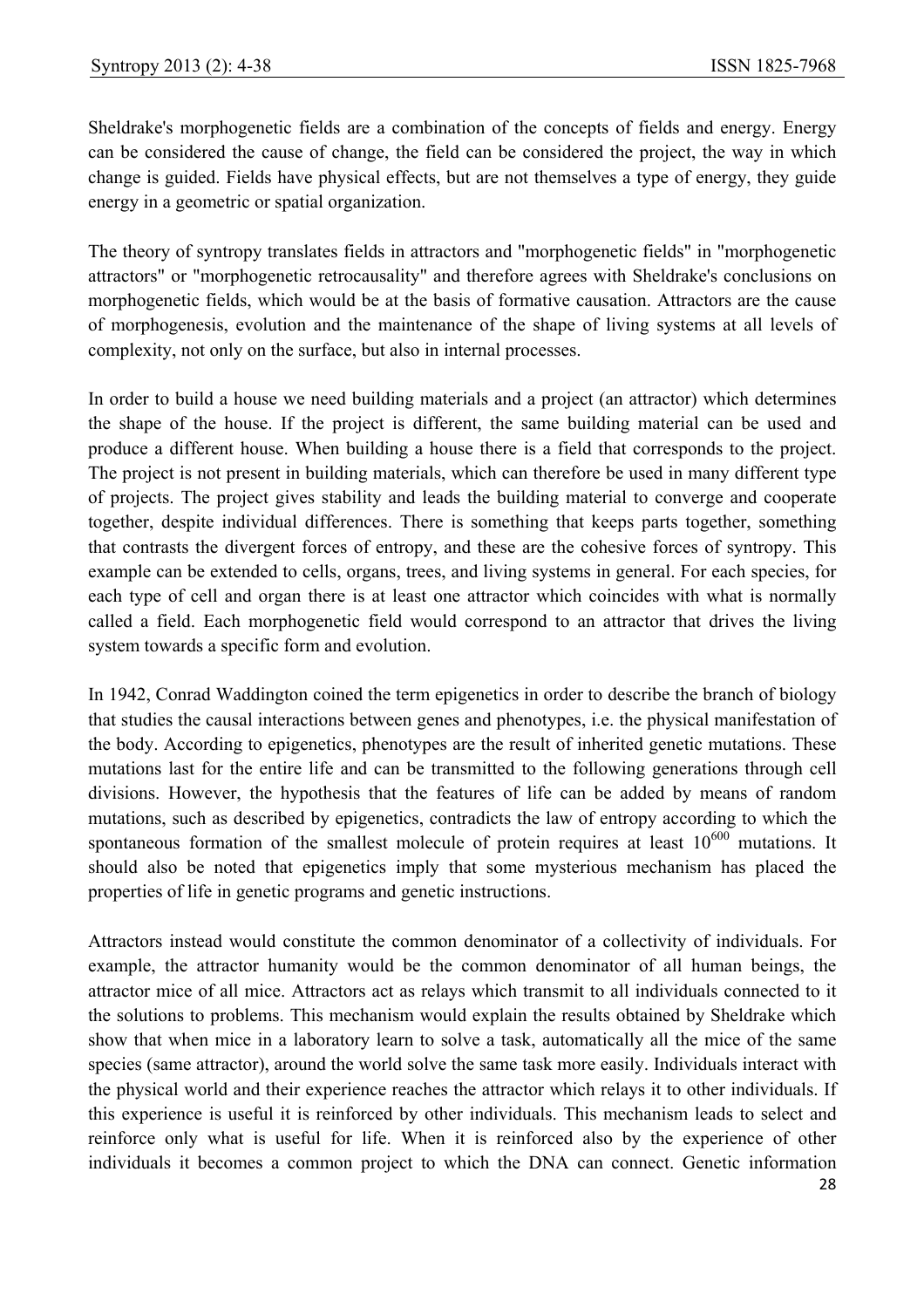results in this way as the sum of collective experiences shared through a common attractor. Genes would not store information, but would act as antennas that connect our cells, our body, to the projects stored in the attractor. When genes are broken the communication malfunctions, the project is not received correctly and diseases emerge.

The theory of syntropy suggests that the underlying mechanism of macroevolution is explained by attractors and retrocausality, but it does not contradict the theory of evolution which would remain valid within microevolution.

## *Choice, free will and chaotic processes*

The continuous interaction of information from the past and in-formation from the future forces living systems to make choices. This constant process of choice causes life processes to occur in a chaotic and not pre-determined form.

In 1963 the meteorologist Edward Lorenz discovered the existence of chaotic systems which react, in each point in their evolution, to small variations. Studying, for example, a simple mathematical model of meteorological phenomena, Lorenz found that a small perturbation could generate a chaotic state which would amplify, making weather forecasting impossible. Analyzing these unforeseeable events, Lorenz found the existence of a factor which was named the "*chaotic attractor of Lorenz*": this attractor causes microscopic perturbations to be amplified, and interfere with the macroscopic behavior of the system. Lorenz described this situation with the words: "*The flap of a butterfly's wings in Brazil can set off a tornado in Texas*".

When attractors interact with physical systems, fractal geometry arises. A fractal is a geometric object that is repeated in its structure the same way on different scales, that has an aspect which does not change even if it is seen with a magnifying glass. This feature is often called self-similarity. The term fractal was coined by Benoît Mandelbrot in 1975, and derives from the Latin word fractus (broken), similarly to the word fraction, since fractal images are mathematical objects of fractional dimension. Fractals are often found in complex dynamical systems and are described using simple recursive equations. For example, if we repeat the square root of a number greater than zero (but smaller than one) the result will tend to one (but it will never reach it). Number one is therefore the attractor of the square root. Similarly, if we continue to square a number greater than one, the result will tend to infinity and if we continue to square a number smaller than zero, the result will tend to zero. As shown by Mandelbrot, fractal figures are obtained when inserting in an entropic system an attractor (which tends to a limit). These complex shapes and at the same time ordered are obtained when an attractor is inserted in an equation.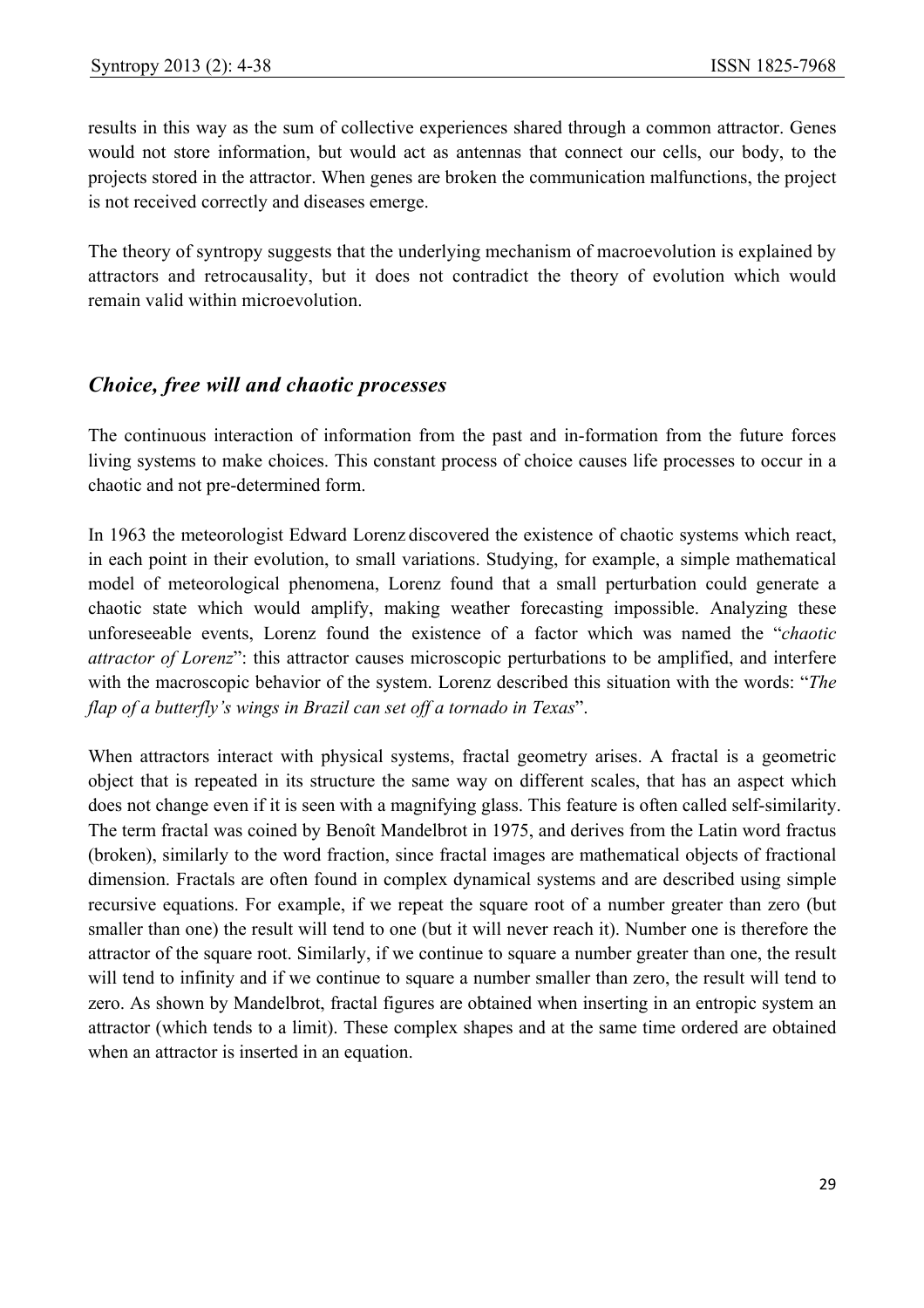

*Example of fractal images (source Wikipedia).* 

Fractal geometry reproduces some of the most important structures of living systems, and many researchers are arriving at the conclusion that life processes (from biology to economics) follow fractal geometry: the outline of a leaf, the growth of corals, the form of the brain and the nervous terminations. An incredible number of fractal structures has been discovered, for example blood arteries and coronary veins show ramifications which are fractals. Veins divide into smaller veins which divide into smaller ones. It seems that these fractal structures have an important role in the contractions and conduction of electrical stimuli: the spectral analysis of the heart frequency shows that the normal frequency resembles a chaotic structure. Neurons show fractal structures: if neurons are examined at low magnification, ramifications can be observed from which other ramifications depart, and so on. Lungs follow fractal designs which can easily be replicated with a computer. They form a tree with multiple ramifications, and with configurations which are similar at both low and high magnification. These observations support the hypothesis that the organization and evolution of living systems (tissues, nervous system, etc.) is guided by attractors in a similar way to what happens in fractal geometry.

Illness and aging are usually described a result of the wear and tear of a deterministic and orderly system which causes erratic responses of the body and of the normal periodic rhythms of the heart. In recent years it was discovered that the heart and other physiological systems behave in a fractal, chaotic, non-deterministic way, especially when they are young and healthy. On the contrary, an increase of regularity is typical of aging and disease. Irregularities, fractality and unpredictability are important features of life and health, whereas regularity is an indicators of diseases.

# *Complexification, unity and differentiation*

From a cosmological point of view, the syntropy model states that there is a starting point, from which energy diverged (Big Bang) and a final point towards which energy converges (Big Crunch). Teilhard named the Big Bang the Alfa point and the Big Crunch the Omega point. These two diverging and converging polarities work together, but in opposite time directions. In the Big Bang,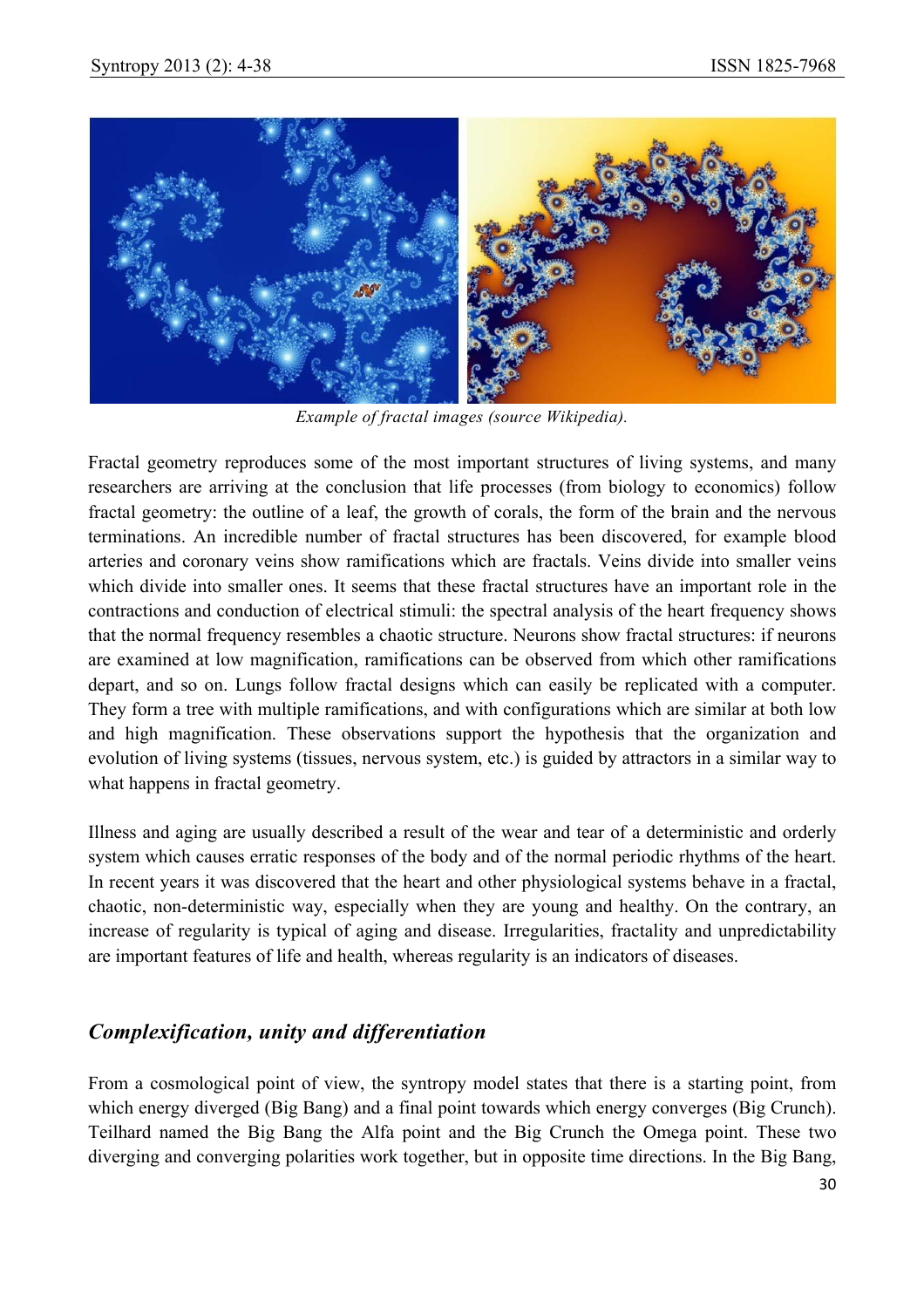energy explodes and diverges forward in time, but because of the Big Crunch (converging forces) energy condensates and becomes matter, atoms, stars, galaxies, increasing the complexity of the universe. Teilhard said that, as a child, one of the mysteries that fascinated him most was how matter could hold together. Speaking of a metal toy as a god of iron, Teilhard said: "*I just cannot understand how matter can stay together.*" In fact this is one of the most difficult problems of classical physics: converging forces, like gravity, are described and studied, but they are not explained. The theory of syntropy, on the contrary, provides an explanation of converging forces: matter is cohesive because of attractors that act from the future and lead energy and matter to converge. Somehow the future already exists and the Omega point towards which we are evolving is already here, but the paths to get there can be the most different. The dual solution of the fundamental equations endows us with free will and we constantly have to choose our path, and the evolution towards the Omega.

The theory of syntropy is counterintuitive not only because it states that causes can retroact from the future, but also because we usually think of unity as the disappearance and annihilation of any individuality. On the contrary, the theory of syntropy shows that when we diverge the law of entropy prevails and this leads to homogeneity and to the dissolution of individuality, but when we converge the law of syntropy prevails and we experience the increase in differentiation, complexity and diversity. In other words, when we tend towards unity our individuality becomes stronger. Unity and complexity are therefore related.

Converging increases unity and at the same time increases complexity and differentiation. The increase of cohesion and unity is therefore correlated with the increase in differentiation and complexity. "*Unity in diversity*" is a slogan that depicts these properties of syntropy. Diversity and individuality in unity are properties of the law of syntropy, whereas uniformity, homogeneity and disorder are properties of the law of entropy. Unity and diversity are the two sides of the new paradigm envisioned by the law of syntropy.

## *Life and the conflict between entropy and syntropy*

According to the theory of syntropy the properties of life are available in the quantum level of matter and water molecules allows the flow of these properties in the macroscopic level. But, since the macroscopic level is governed by the law of entropy, which tends to destroy any form of organization, living systems are constantly struggling for survival. For example, material needs must be met such as acquiring water, food and a shelter. However, the theory of syntropy also identifies a series of intangible needs, just as vital and important as material needs, such as the need for meaning and the need for cohesion and love. When a vital need is met only partially an alarm bell is triggered. For example, if we need water thirst is triggered, if we need food hunger is triggered, if we need to provide a meaning to our life depression is triggered, if we need syntropy anguish is triggered. Depression and anguish are alarm bells, similarly to thirst and hunger, and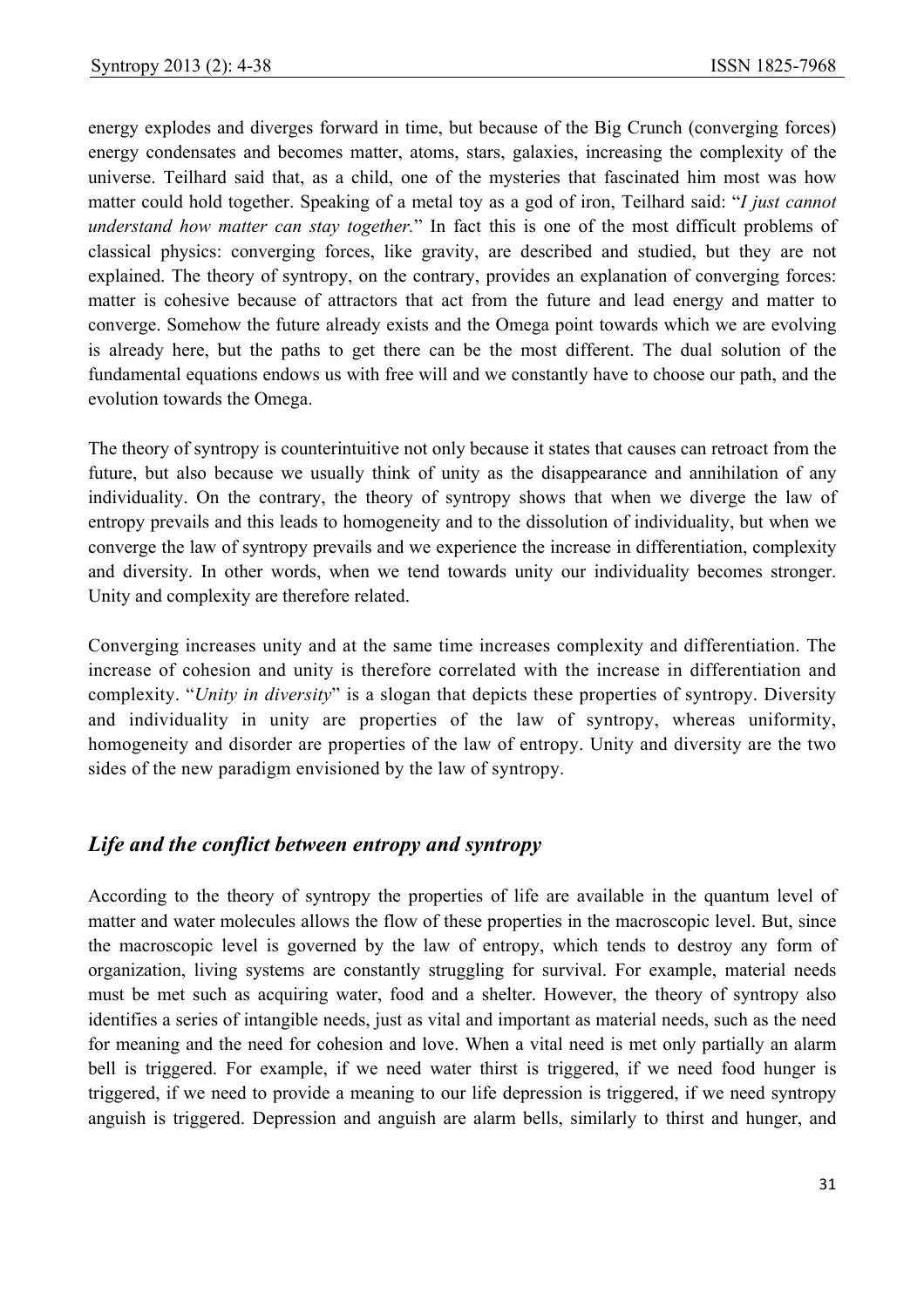inform us that the vital needs for meaning and syntropy are unsatisfied. Now let us describe the vital needs which arise from the conflict between syntropy and entropy:

*Combating the dissipative effects of entropy.* In order to combat the dissipative effects of entropy, living systems must acquire energy from the outside world, protect themselves from the dissipative effects of entropy and eliminate the remnants of the destruction of structures by entropy. These conditions are generally referred to as material needs, or basic needs, and include:

− Combating the dissipative effects of entropy, for example, acquiring energy from the outside world through food and reducing the dissipation of energy with a shelter (a house), and clothing. − Disposing of the production of wastes caused by entropy, i.e. hygiene and sanitation.

The total satisfaction of these needs leads to a state characterized by the absence of suffering. The partial satisfaction, however, leads to experience hunger, thirst and diseases. The total dissatisfaction of these needs leads to death.

*Acquiring syntropy from the microcosm*. The satisfaction of material needs does not stop entropy from destroying the structures of living systems. For example, cells die and must be replaced. To repair the damages caused by entropy, living systems must draw on the regenerative properties of syntropy that allow to create order, regenerate structures and increase organization levels. They must, therefore, acquire syntropy. In human beings this function is performed by the autonomic nervous system that supports the vital functions, such as the heart beat and digestion. since syntropy acts as an absorber and concentrator of energy:

- − the acquisition of syntropy is felt as sensations of heat associated with feelings of wellbeing, in the area of the solar plexus, just under the lower part of the sternum. These feelings of warmth and wellbeing coincide with the experiences usually named love;
- the lack of syntropy is felt as a sensation of void in the solar plexus associated with feelings of discomfort and distress. These feelings coincide with the experience usually named anxiety and anguish and may come with symptoms of the autonomic nervous system such as nausea, dizziness and feelings of suffocation.

The need to acquire syntropy is experienced as need for love and cohesion. When this need is not satisfied, feelings of void and pain, usually associated to a feeling of death are felt. When this need is totally dissatisfied living systems are not capable of feeding the regenerative processes and entropy takes over, leading the system to death.

*Solving the conflict between entropy and syntropy.* In order to meet material needs, living systems have developed cortical structures that show the highest development in humans. These cortical systems produce representations of the world that allow to deal with the environment, but give rise to the paradox of the opposition between entropy and syntropy. Entropy has expanded the universe towards the infinite (diverging forces), whereas syntropy concentrates life, the feeling of life, in extremely limited spaces. Consequently, when we compare ourselves with the infinity of the universe, we discover to be equal to zero. On one side we feel we exist, on the other side we are aware to be equal to zero. These two opposite considerations generate the identity conflict which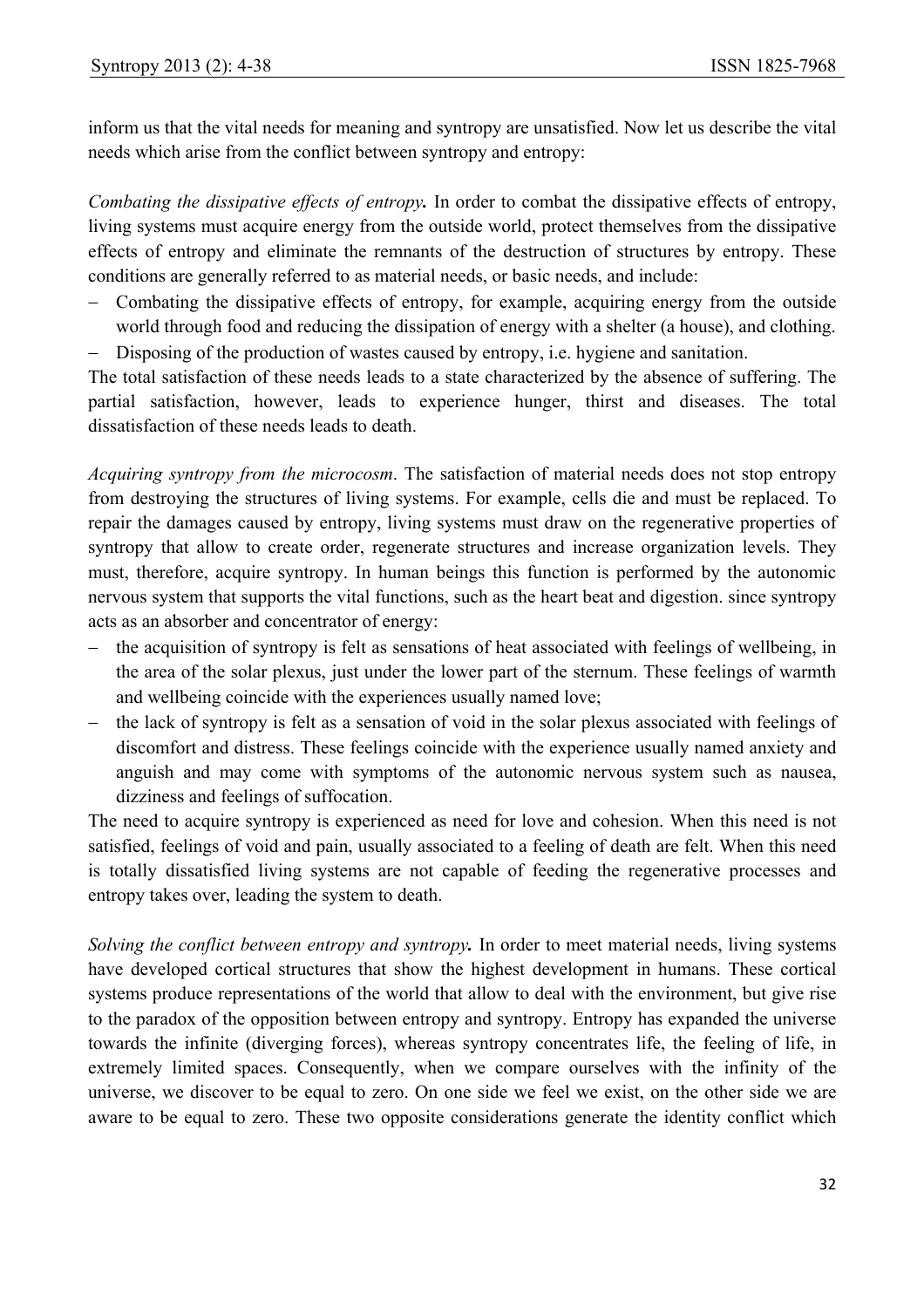was described by Shakespeare with the words: "*To be, or not to be: that is the question.*" The identity conflict can be represented using the following equation.



*Identity conflict equation* 

Which reads in the following way "*When I confront myself with the universe I am equal to nothing, to zero."*

Since the universe corresponds to entropy whereas I corresponds to syntropy the identity conflict equation can also be written as:



*Identity conflict equation using Syntropy and Entropy* 

To be equal to zero is equivalent to death, which is the principle of death of the second law of the New Thermodynamics. This principle is incompatible with life and with the fact that we feel to be alive. The identity conflict is characterized by being meaninglessness, by lack of energy, existential crises and depression. This conflict is generally perceived in the form of tension in the head, comes together with feelings of anxiety and anguish, and is perceived as the need of acquiring a meaning. The strategies implemented in order to acquire a meaning can very: we might try to increase our value through wealth and power and we might find a meaning to our life through ideologies and religions. Strategies mainly focus on increasing the numerator, the top part of the fraction of the identity conflict equation, and / or reducing the denominator, the part below the fraction. Some examples:

Increasing the value of the numerator. One of the most common strategies used, in order to reduce depression and to provide our existence with a meaning, is to increase the value of the numerator in the equation of the identity conflict:

 $I + judgment + wealth + popularity + power + meaning ... = 0$ 

**Universe** 

*By increasing the value of the numerator in the equation of the identity conflict people find temporary relief from depression, but the identity conflict is not solved, we are always equal to zero* 

Decreasing the value of the denominator. Another strategy commonly used in order to try to resolve the identity conflict is to decrease the value of the denominator of the equation. Rather than comparing ourselves with the universe, we reduce our interactions by limiting our universe to the community to which we belong, which is finite. However, this strategy changes the need for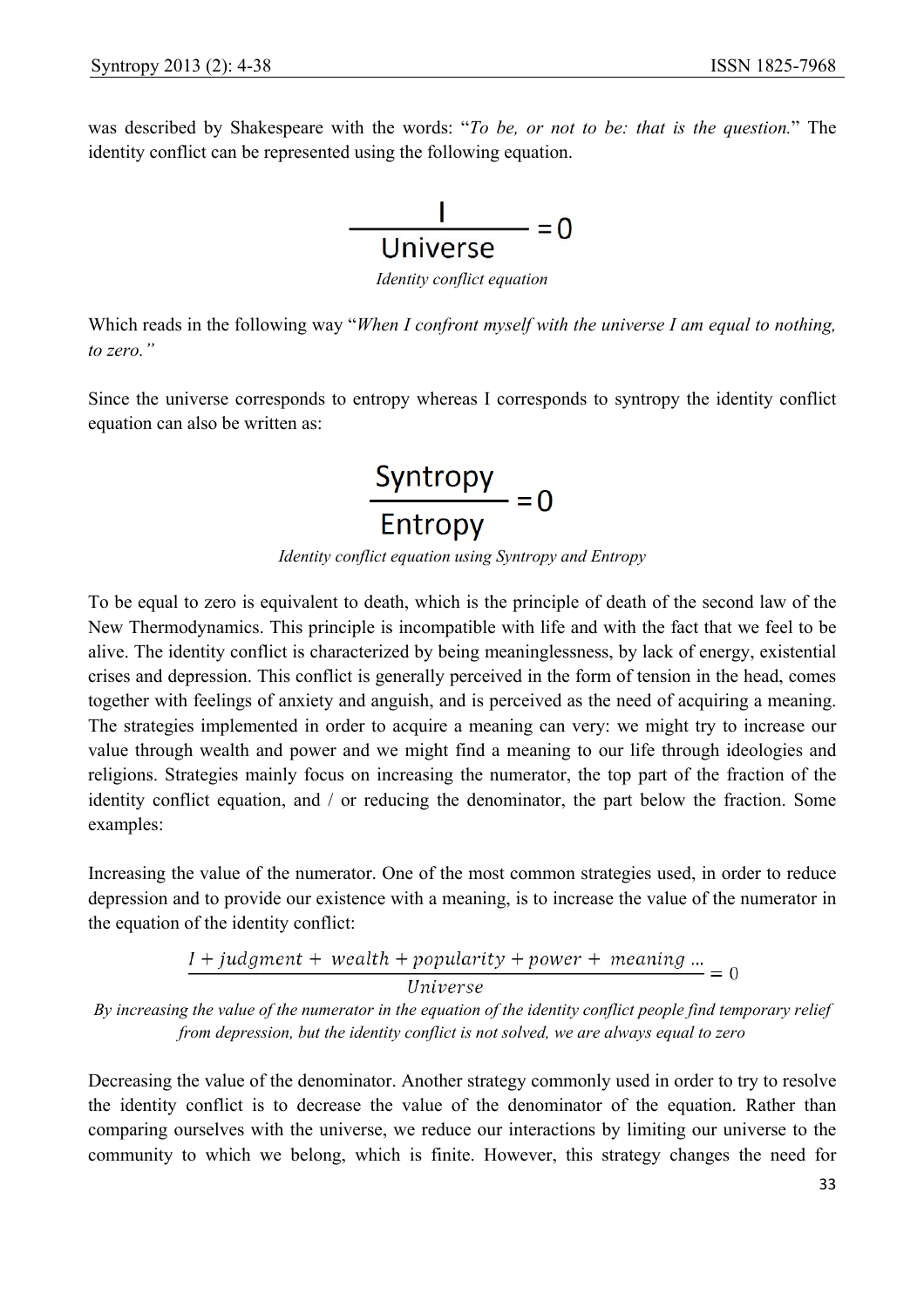meaning into the need to belong to a group, to a community. It becomes vital to be accepted and to be part of the group.

 $\frac{I x \text{ Community}}{Commuty} = I$ 

*In this strategy, people seek to resolve their identity conflict limiting the outside world to a community without contact with the outside world. When the universe is replaced by the community and everything revolves around it the identity conflict is reduced.* 

Removing the outside world. Another strategy commonly used to try to resolve the identity conflict is to cancel the external world. In these cases the formula is transformed into:

$$
\frac{I \times I}{I} = I
$$

In this strategy, individuals seek to resolve the identity conflict by excluding the outside world, replacing the *universe with their ego.* 

This strategy can explain some of the main psychiatric disorders. For example, when the (I x I) multiplication is prevalent people can develop a narcissistic personality disorder. When the  $(I / I)$ fraction is prevalent there may be a paranoid personality disorder, and finally, when the  $(I / I)$ fraction and the (I x I) multiplication have similar weights, the person may be faced with a spectrum of psychotic disorders. A trait common to these disorders is the closure in oneself, and the perception of the outside world as threatening or inappropriate in relation to ones expectations.

None of the strategies which have been just described succeed in solving the identity conflict. According to simple mathematics the only way in which this conflict can be solved is the following:

$$
\frac{I \times Universe}{Universe}
$$
 = 1  
*Theorem of love*

Which reads: "*When I unite with the universe, compared with the universe, I am always I*." The multiplication "x" corresponds to the cohesive properties of love and a fraction can be simplified when the numerator and denominator have common factors. In the theorem of love the common factor which can be removed is "Universe" and the equation simplifies to  $I = I$ .

This equation can also be written in the following way:

 $\frac{\text{Syntropy x Entropy}}{\text{Entropy}} = \text{Syntropy}$ *Theorem of love using syntropy and Entropy*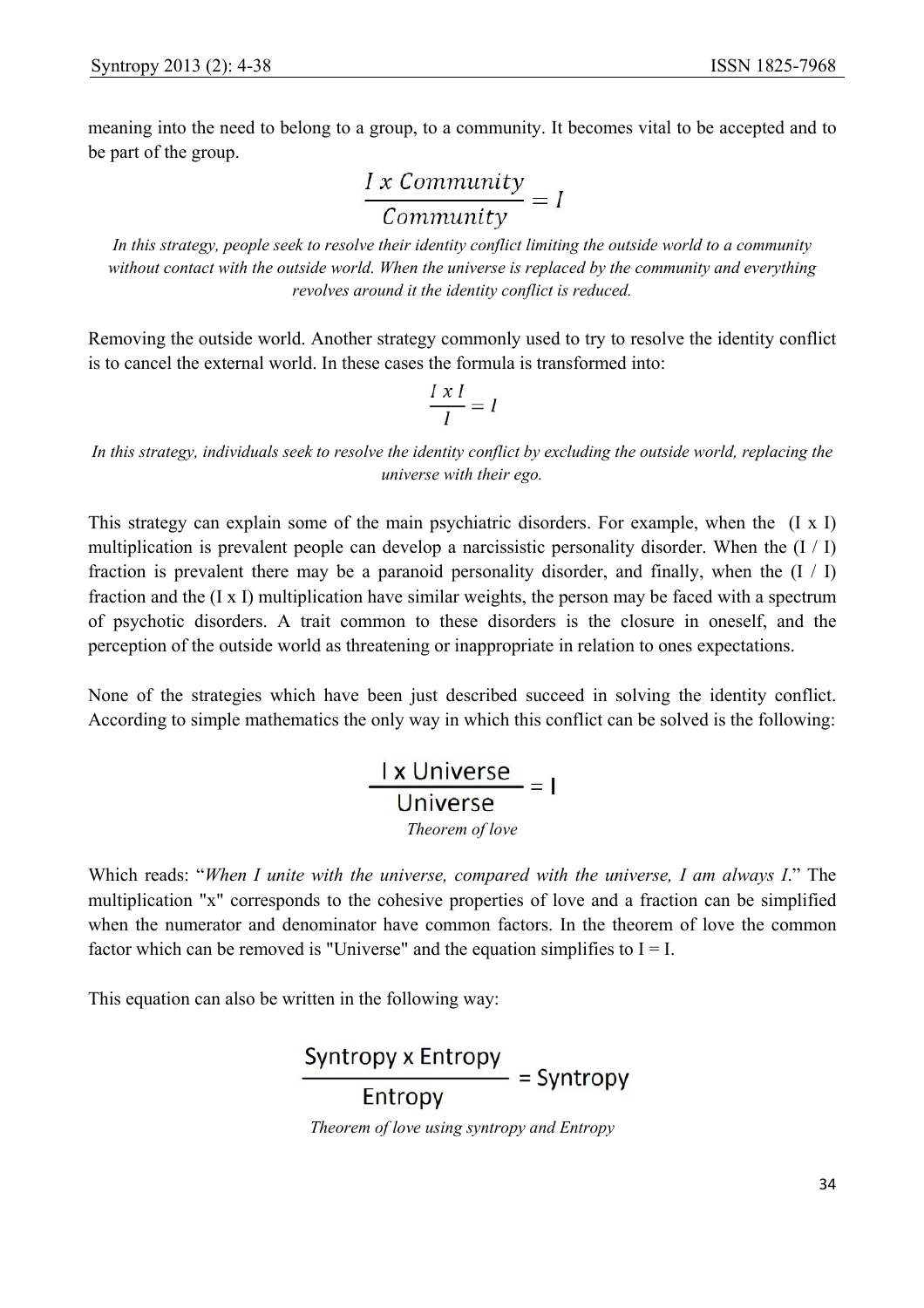This equation demonstrates that when we unite syntropy and entropy the identity conflict disappears, but we also enhance the third law of the New thermodynamics, the law of love. In other words, love solves the duality between syntropy and entropy and allows to experience wellbeing.

# *The need for a new paradigm*

The tendency of life to decrease entropy and to aim towards wellbeing creates a paradox with neoclassical theories of economics which are based on the assumption that demand will always increase, since people will always be unsatisfied and want to consume more and since the population size will always increase. On the contrary the theory of syntropy states that after a period centered on material needs, people discover that wellbeing and health require a contraction in consumptions. This is probably one of the reasons of the crisis we are now witnessing. On the contrary neoclassical economic theories are based on the assumption of endless increase in consumption, and this assumption is now proving to be wrong. Modern history has shown that this assumption is true only in developing or under-developed countries, whereas in developed countries population size and consumptions automatically tend to stabilize and then to decrease.

According to some estimates of the Population Division of the Department of Economic and Social Affairs of the United Nations Secretariat the peak in World population size was reached a couple of years ago, and now the World is starting to experience a stable population which in some years could start reducing in size. Nevertheless, neo-classical economists continue to pretend that the size of the population will continue to increase and some even forecast that the World population will reach 30billion people by the end of the century.

Either way, the transition from under-development to developed is always accompanied with dramatic changes in the demographic structure of the population. The demographic structure of the population can be exemplified using the age pyramid representation. The name age pyramid comes from the fact that until few decades ago the population structure was similar to a pyramid: many young people and few elderly one. The age pyramid is divided in two distributions: on the left that of males and on the right that of females. This representation allows to describe with one image the population structure and its dynamics and future scenarios.

Age pyramids show that when a country shifts from a state of under-development and enters a state of development the age representation shifts from that of a pyramid to that of a spin top.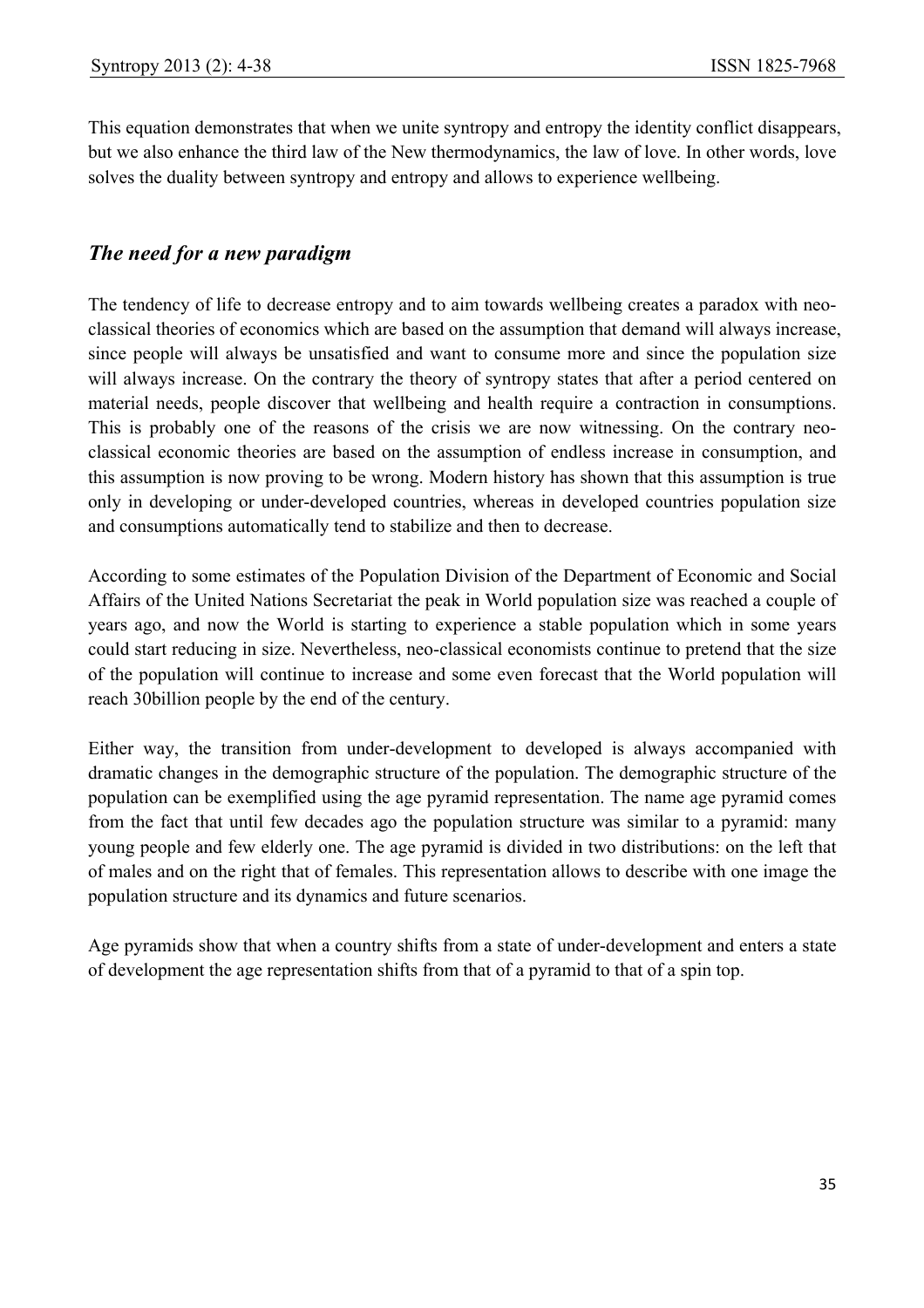

*When a country shifts from a state of under-development and enters a state of development the age representation shifts from that of a pyramid to that of a spin top.* 

Since the young and the adult population are the main source of consumption, the contraction of their age groups automatically decreases consumptions. The demographic age structure with a high proportion of young and a low proportion of elderly people supported the neo-classic economic theories based on the assumption that consumptions will always increase. The new demographic structure, where young people are becoming rare and elderly people are becoming the majority, tells that we are headed towards a decrease in the demand of products. Furthermore, we are now witnessing a sudden increase in the death rate of elderly people and this growing number of deaths among elderly people is flooding the market with properties which are not finding an adequate demand since the number of young adults is decreasing.



*Age pyramid transition in Italy in the last 20 years* 

The same demographic trend is starting to show in newly developed countries, such as China and India. The decreasing size of the population implies the decrease in consumptions and this trend will last for almost other 20 years. The belief that we will get out of the financial and economic crisis when consumptions will start growing again is a false belief which is leading the World towards unsustainable scenarios which increase crises and risks of a meltdown of the financial and monetary systems.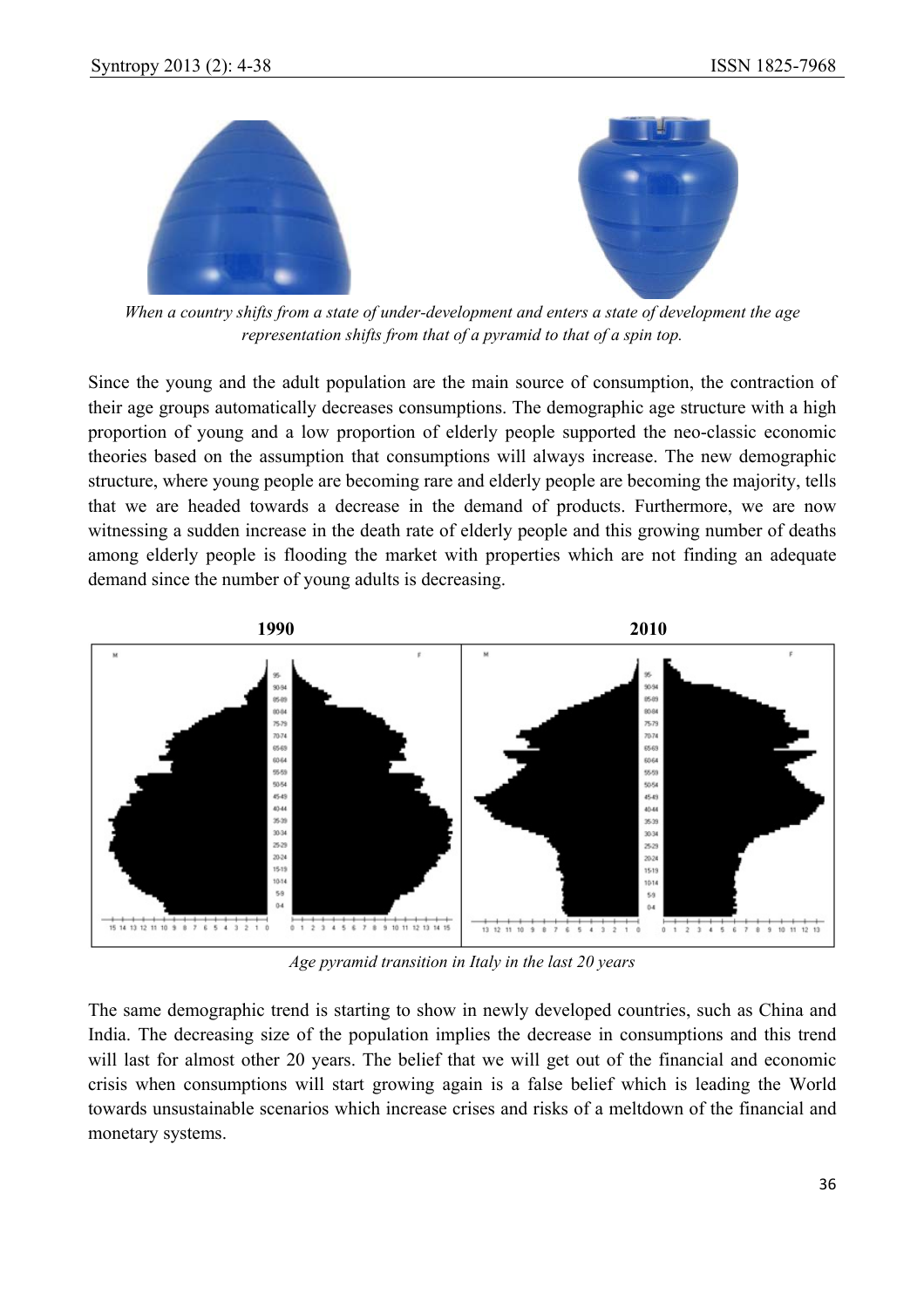Probably it is now time for a shift in paradigm, towards a new paradigm based on the decrease of consumption and the increase of syntropy, wellbeing and health.

## *Final considerations*

Science is now based on the assumption that causes must always precede effects and this assumption is at the basis of the duality between entropy and syntropy and neglects the role of syntropy and the evolution of life towards love. The law of love and syntropy do not imply a new type of energy. It is always the same energy, but with a tendency which is symmetrical to entropy. Entropy is incompatible with life, since it leads to death. Consequently the cause and effect assumption on which science is now based is misleading and probably is the main cause of the increase of entropy which we are now observing. Consequently, in order to overcome crises and suffering the theory of syntropy points to the fact that humanity needs to shift from the cause and effect paradigm to the new supercausal paradigm which is envisioned in the *New Thermodynamics*.

# *References*

Barile S (2009), *Management Sistemico Vitale*, Giappichelli Editore, Torino 2009.

- Damasio A.R. (1994), *Descarte's Error. Emotion, Reason, and the Human Brain*, Putnam Publishing, 1994.
- Fantappiè L. (1942), *Sull'interpretazione dei potenziali anticipati della meccanica ondulatoria e su un principio di finalità che ne discende*. Rend. Acc. D'Italia, 1942, 4(7).
- Heisenberg W. (1928), *Letter to W. Pauli*, PC, May 3, 1928, 1: 443.
- Lorenz E. (1963) *Deterministic Nonperiodic Flow*, Journal of the Atmospheric Sciences, 1963, Vol.20, No.2, pp.130-140.
- Ludovico M (2008), *Syntropy: Definition and Use*, Syntropy Journal, 1: 139-201.
- Mandelbrot B.B. (1987) *Gli oggetti frattali*, Einaudi, Torino 1987.
- Rosen R. (1985) *Anticipatory Systems*, Pergamon Press, USA 1985.
- Sheldrake R (1981), *A New Science of Life: The Hypothesis of Formative Causation*, Blond & Briggs, London, 1981.
- Szent-Gyorgyi, A. (1977) *Drive in Living Matter to Perfect Itself*, Synthesis 1, Vol. 1, No. 1, 14-26;
- Teilhard de Chardin P. (2004), *Verso la convergenza. L'attivazione dell'energia nell'umanità*, Gabrielli Editori, Verona, 2004.
- Teilhard de Chardin P. (2008), *Il fenomeno umano*, Queriniana, Brescia, 2008.
- Van Flandern T. (1996), *Possible New Properties of Gravity*, Astrophysics and Space Science 1996, 244:249-261.
- Van Flandern T. (1998), *The Speed of Gravity What the Experiments Say*, Physics Letters A, 1998,  $250:1-11$ .
- Van Flandern T. and Vigier J.P. (1999), The Speed of Gravity *Repeal of the Speed Limit*, Foundations of Physics, 1999, 32:1031-1068.